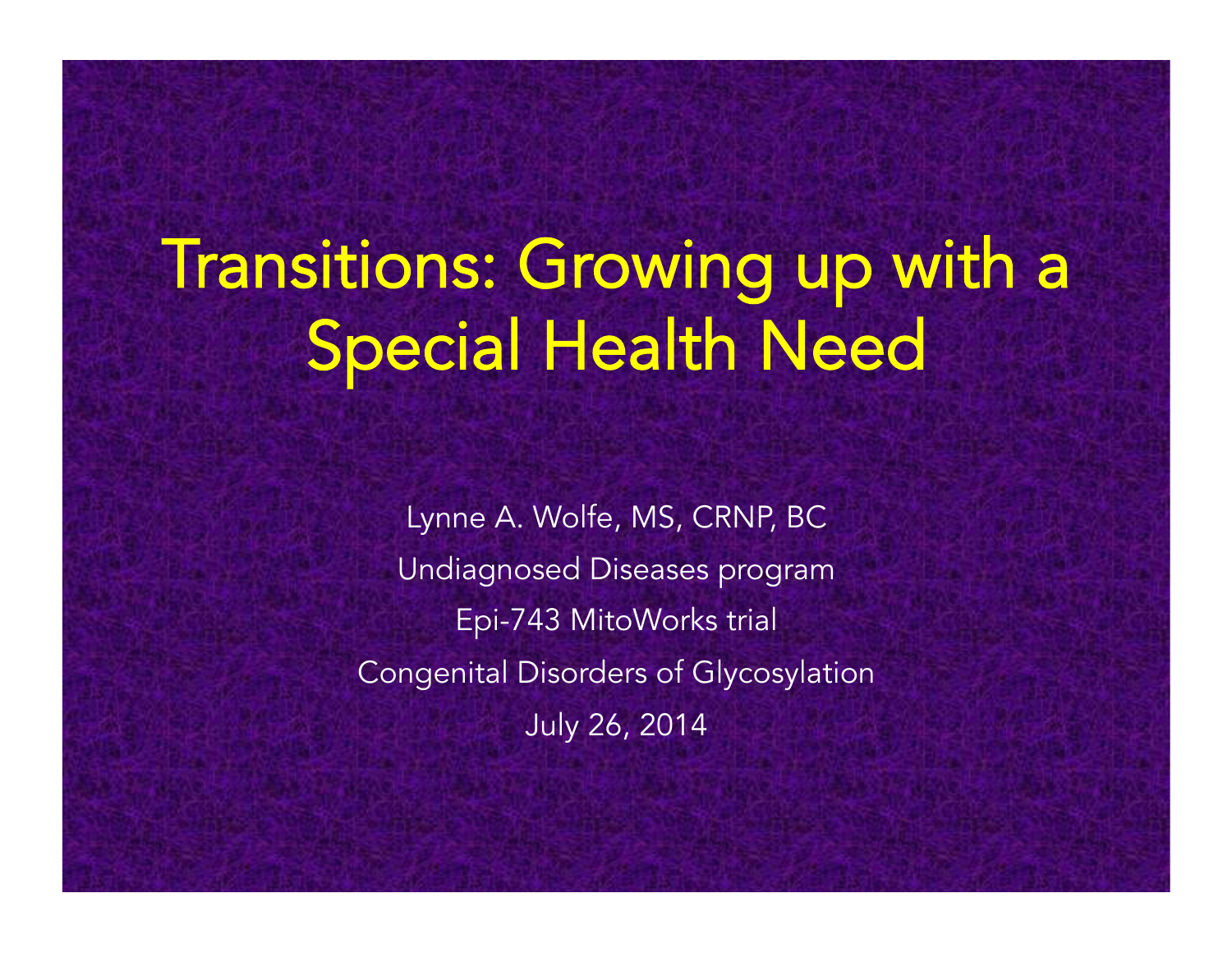## Metabolic Diseases

- 300-1500 known Inborn Errors of Metabolism
- 50 % of them have been discovered in the last 25 years and more continue to be discovered
- Incidence of 1:4000 live births (1000 live births/year)
- Metabolic disorders are a major cause of chronic illness in childhood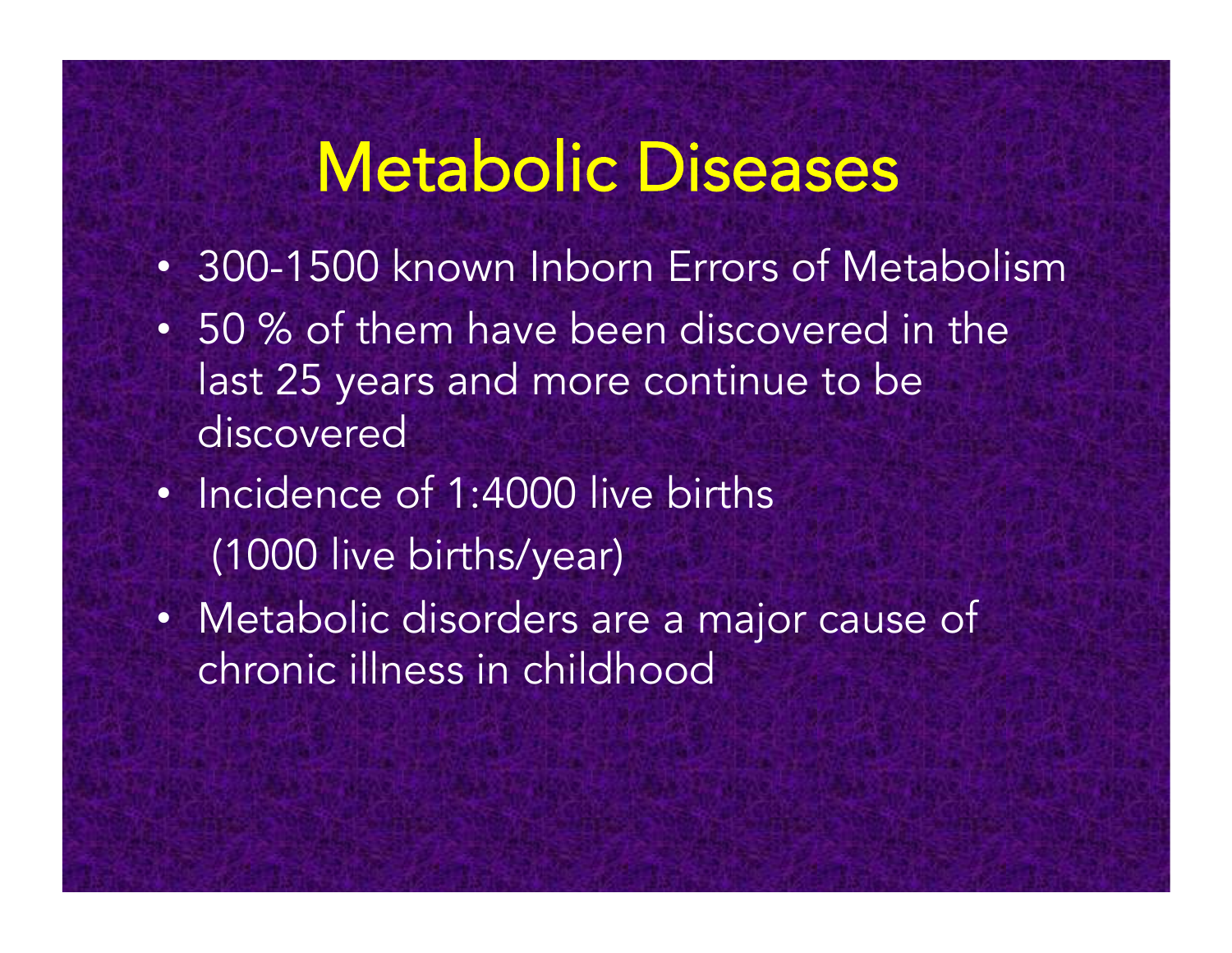#### Impact Inherited Metabolic Disorders

- Account for 5-6 % of SIDS cases
- Require Life-long care !
- Now reaching Childbearing Age
- Increased Maternal risk of HELLP syndrome or Fatty Liver of Pregnancy
- Adult Sequelae Learning problems, Vision loss, Cardiomyopathy, Peripheral Neuropathy, Chronic Liver disease (?), Depression & Anxiety disorders, pregnancy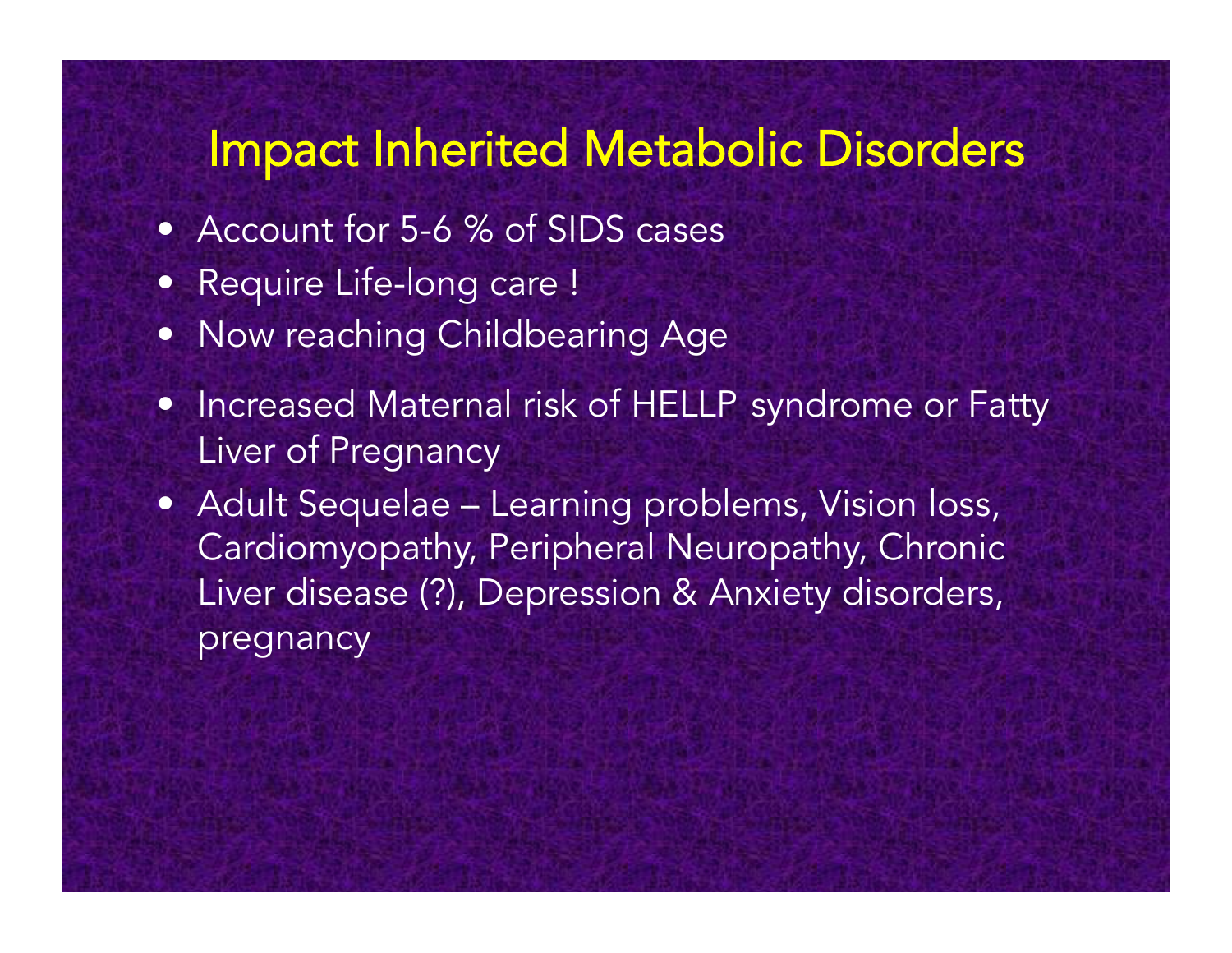#### Impact Inherited Metabolic Disorders

- Children with metabolic disorders are hospitalized 3-4 times more often than other children
- Account for 12% of Pediatric Admissions (50% of Pediatric Admissions have a Genetic Disease)
- Account for 55% of overnight stays
- Increase LOS on average of 3 days
- Incur 184% of Inpatient costs
- 4-5% higher in hospital mortality rates
- 40% of overall Childhood mortality related to Genetic diseases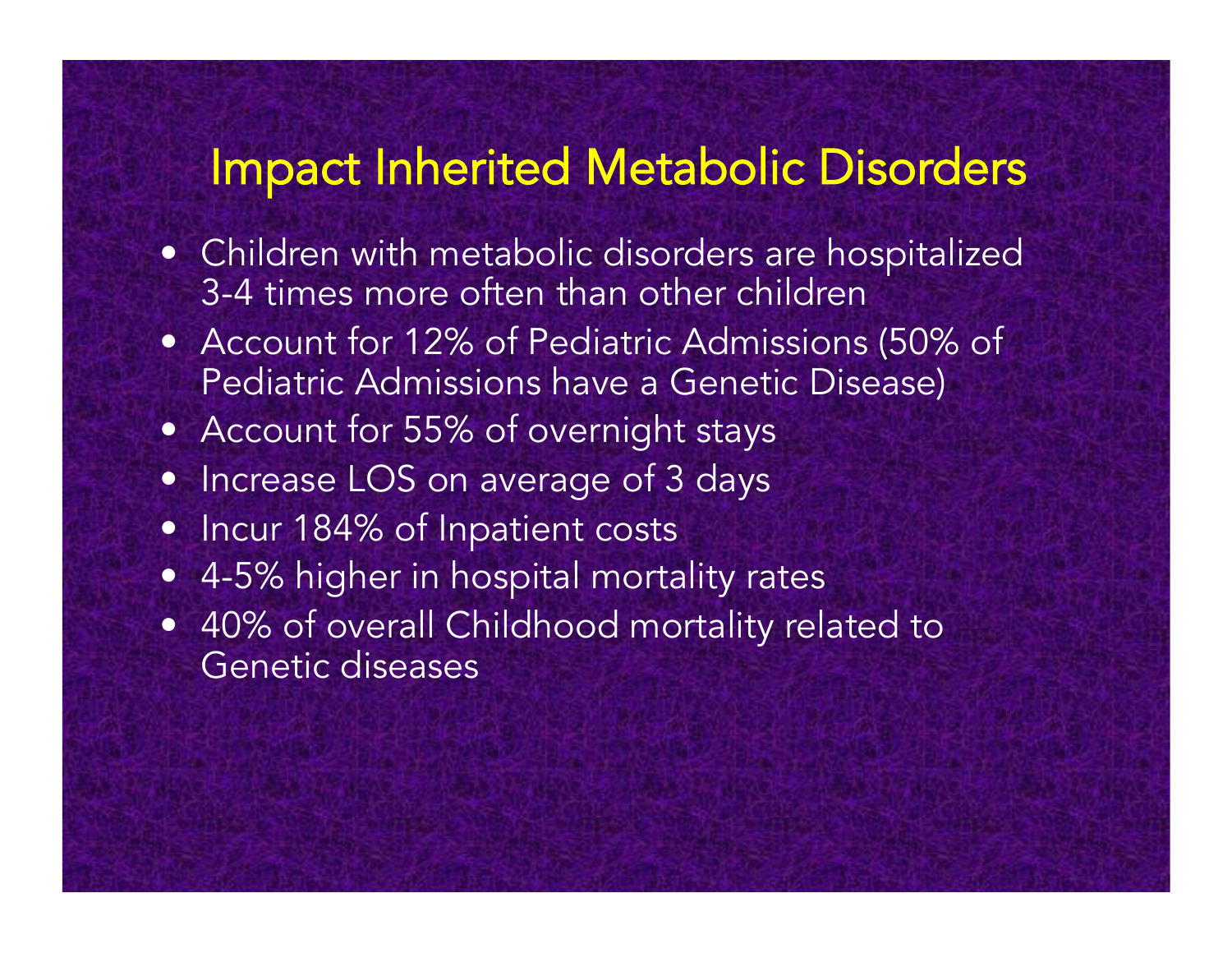### Importance of Definitive Care

- Costly, poor outcomes when not treated
- Collectively, not that rare
- More and more are treatable
- Full characterization can be used for future Prenatal Diagnosis
- Provides opportunity to future care planning
- Long-term follow provides valuable natural history information that can be used to develop therapies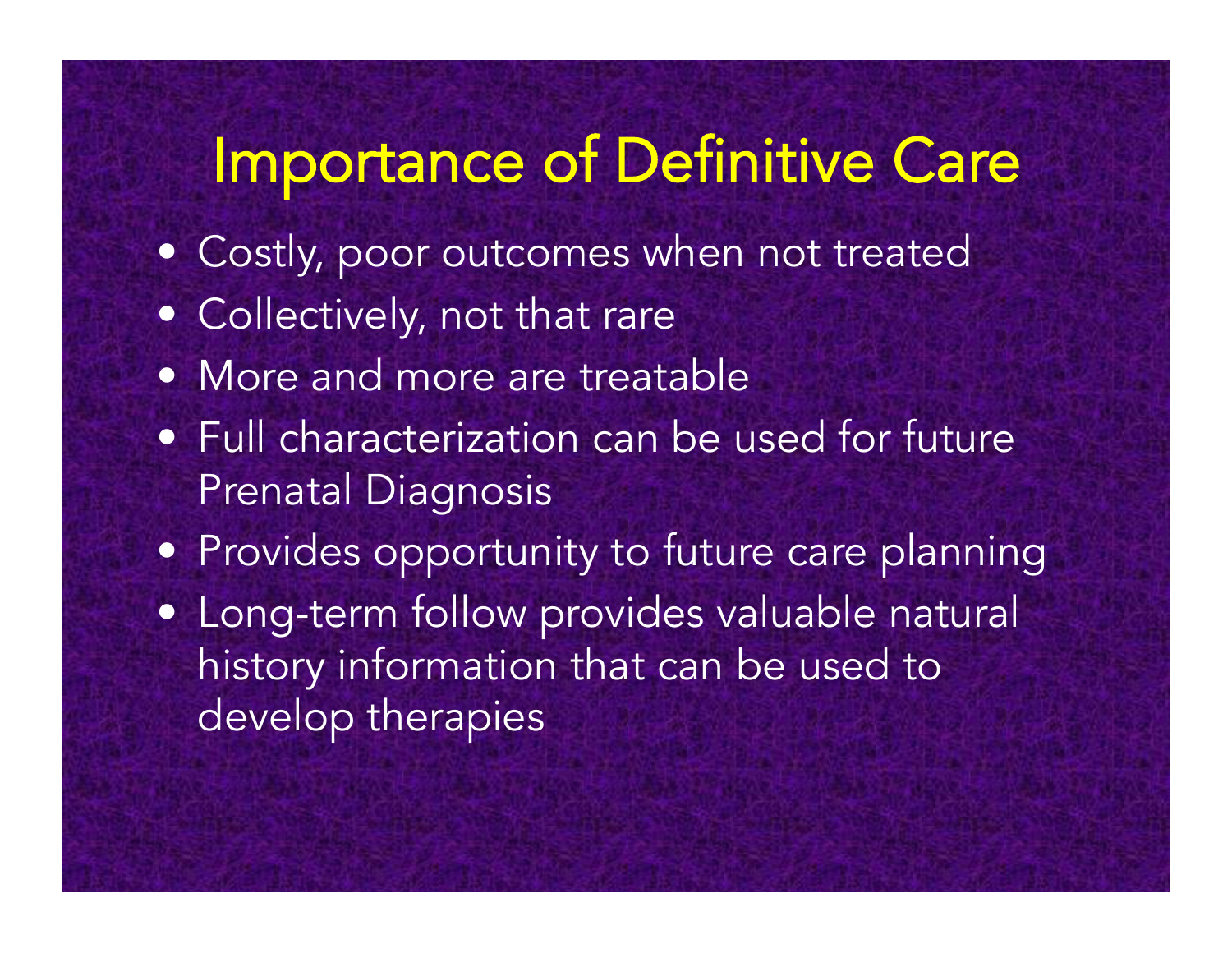#### A team is needed to raise these children

- Parents/other family members
- PCP Medical Home
- Metabolic Team
- PT, OT, SLP (local Early Intervention team)
- Developmental Pediatrician
- Gastroenterology
- Cardiology
- Opthalmology
- Neurology
- Transplant Team
- Special needs Dentist
- Pharmacist/Medical Supply company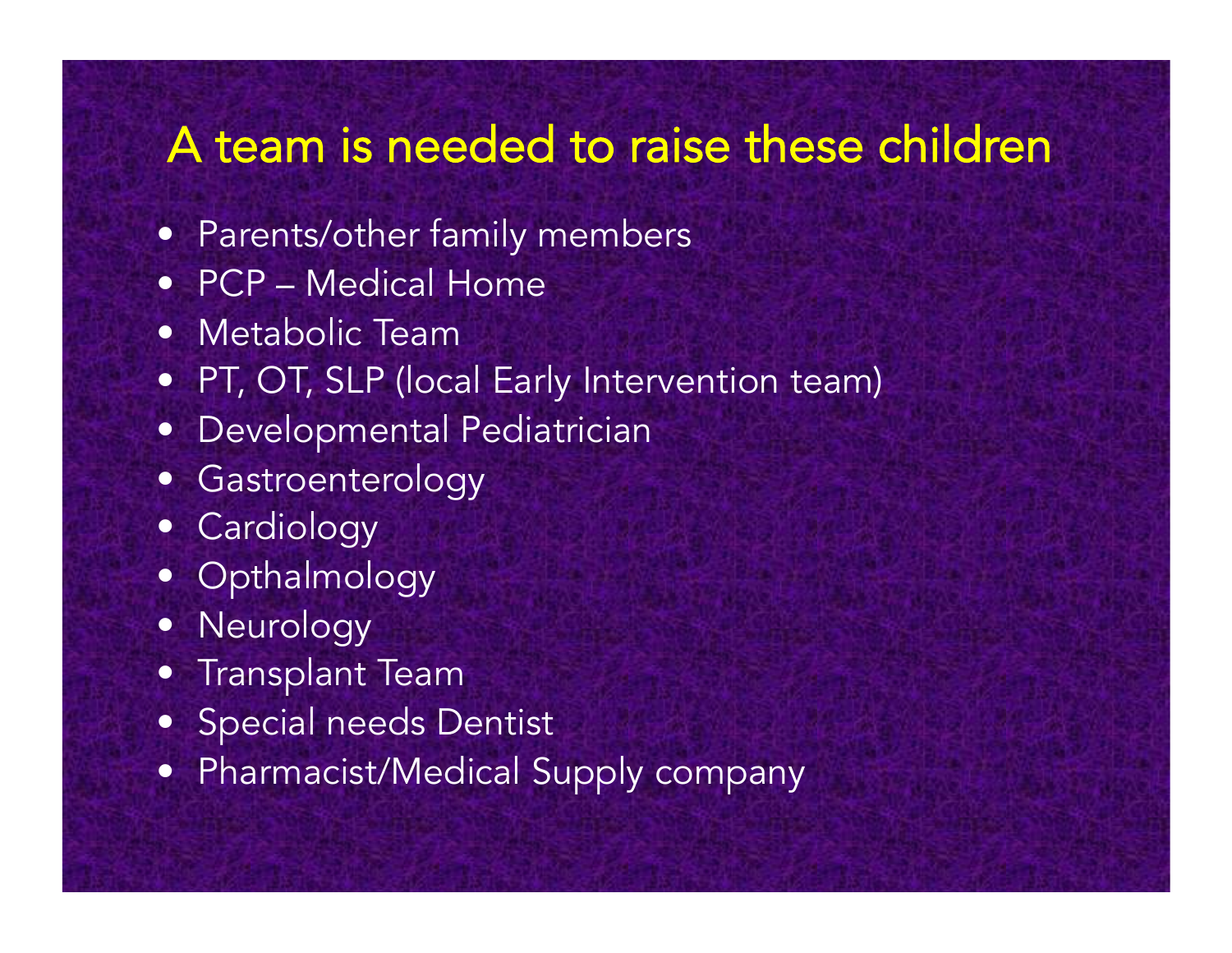Maternal and Child Health Bureau (1998) Defined Children with Special Health Needs as:

 "Those children who have or at increased risk for a chronic physical, developmental, behavioral, or emotional condition and who require health and related services of a type or amount beyond that required by children generally.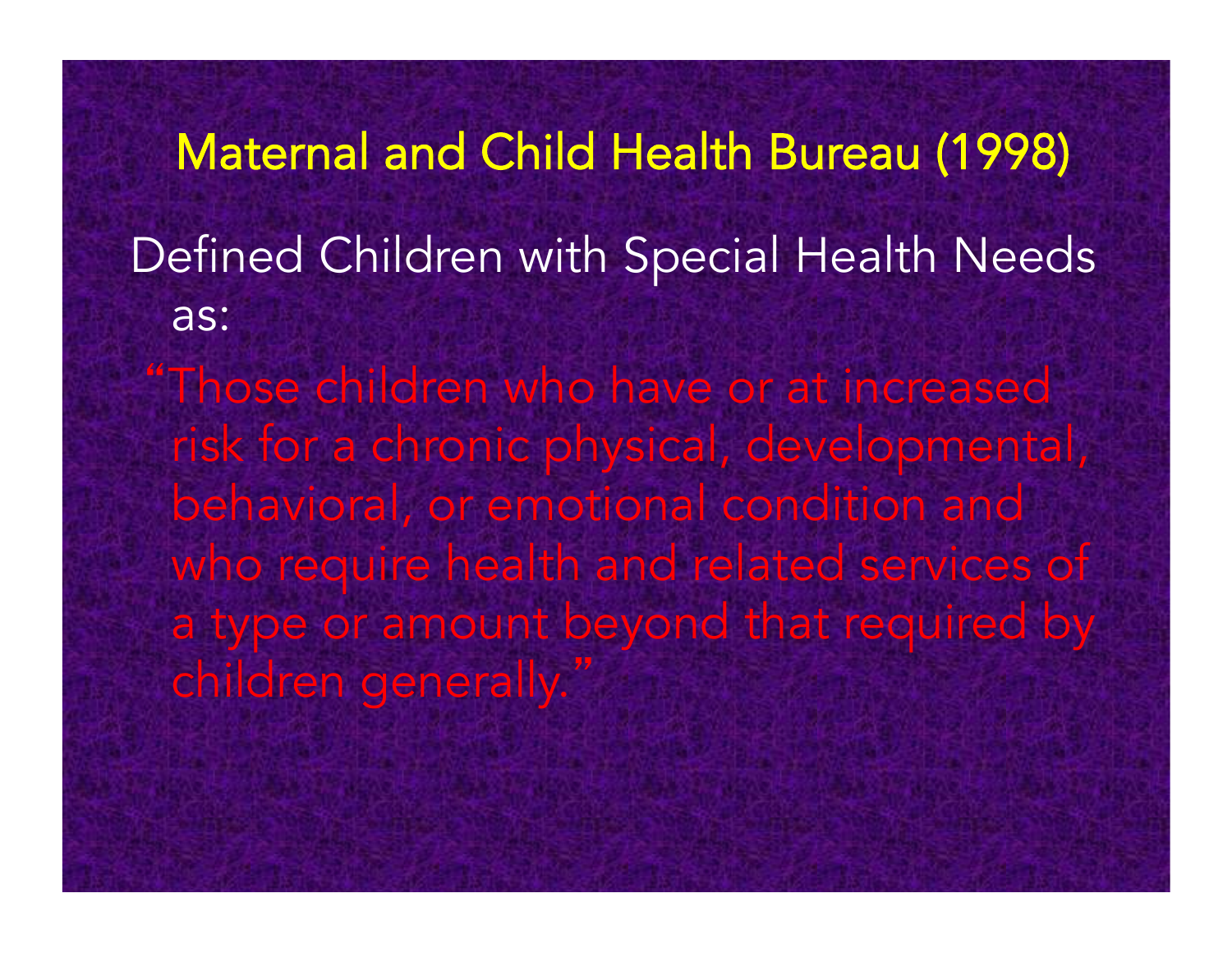## Olmstead Act of 1999

- Operationalized Americans with Disability Act 1990 (ADA)
	- "reasonable efforts" by States
- Presidents New Freedom Initiative 2001
	- Increased assistive technology access
	- Increased educational opportunities
	- Promoted home ownership/community involvement
	- Encouraged "integrated" workforce
	- Increased transportation options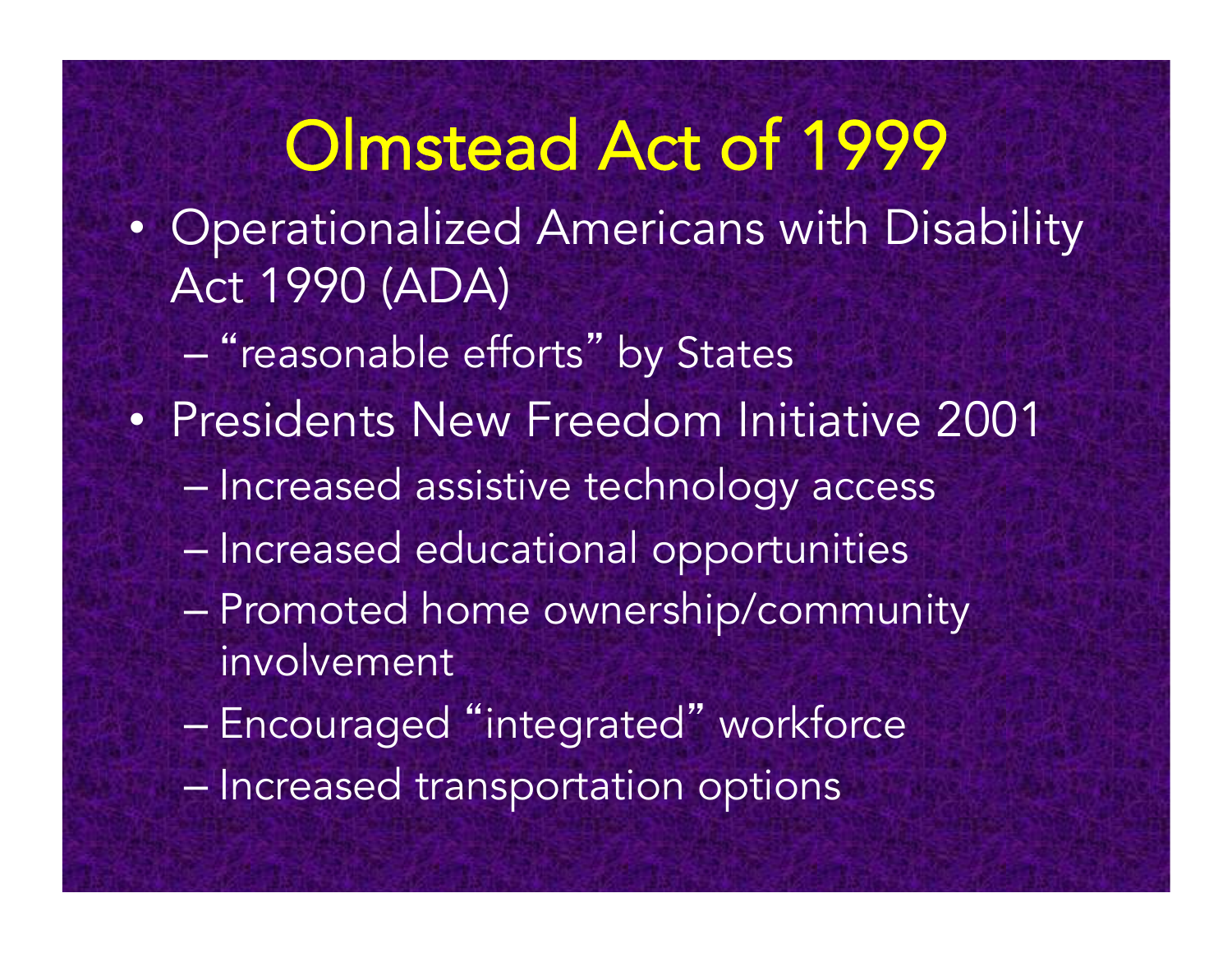#### Surgeon General' s "Call to Action" 2005

- Assess trajectory of disabilities
- Increase knowledge of Healthcare providers
- Supported self-management & health promotion
- Increased Healthcare & Social Services access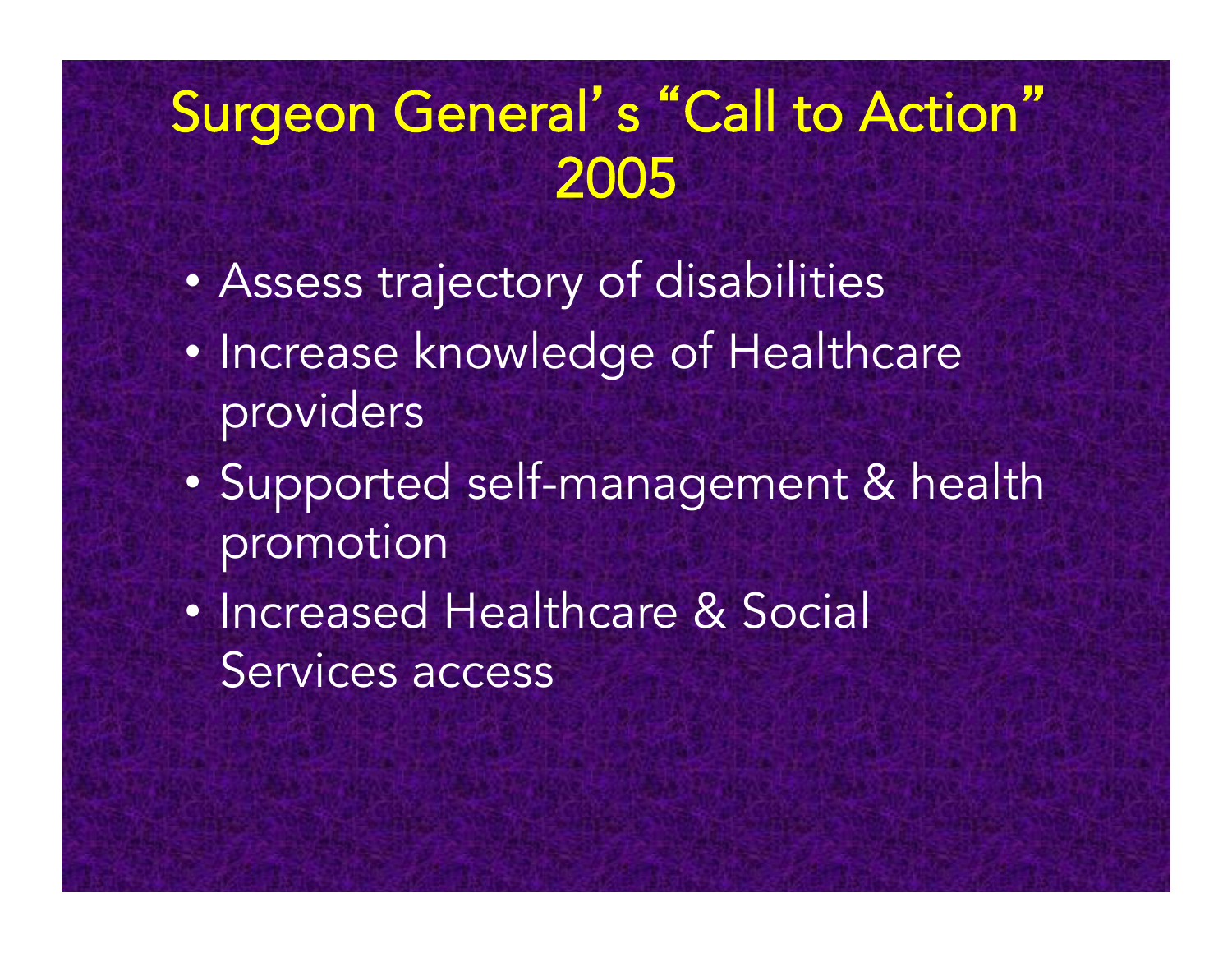#### President Bush's Executive order February 2008

- Implement strategies to improve health of American youth including encouraging Inter-agency cooperation and improved community-based resources
- Encouraged development of youth oriented websites & support groups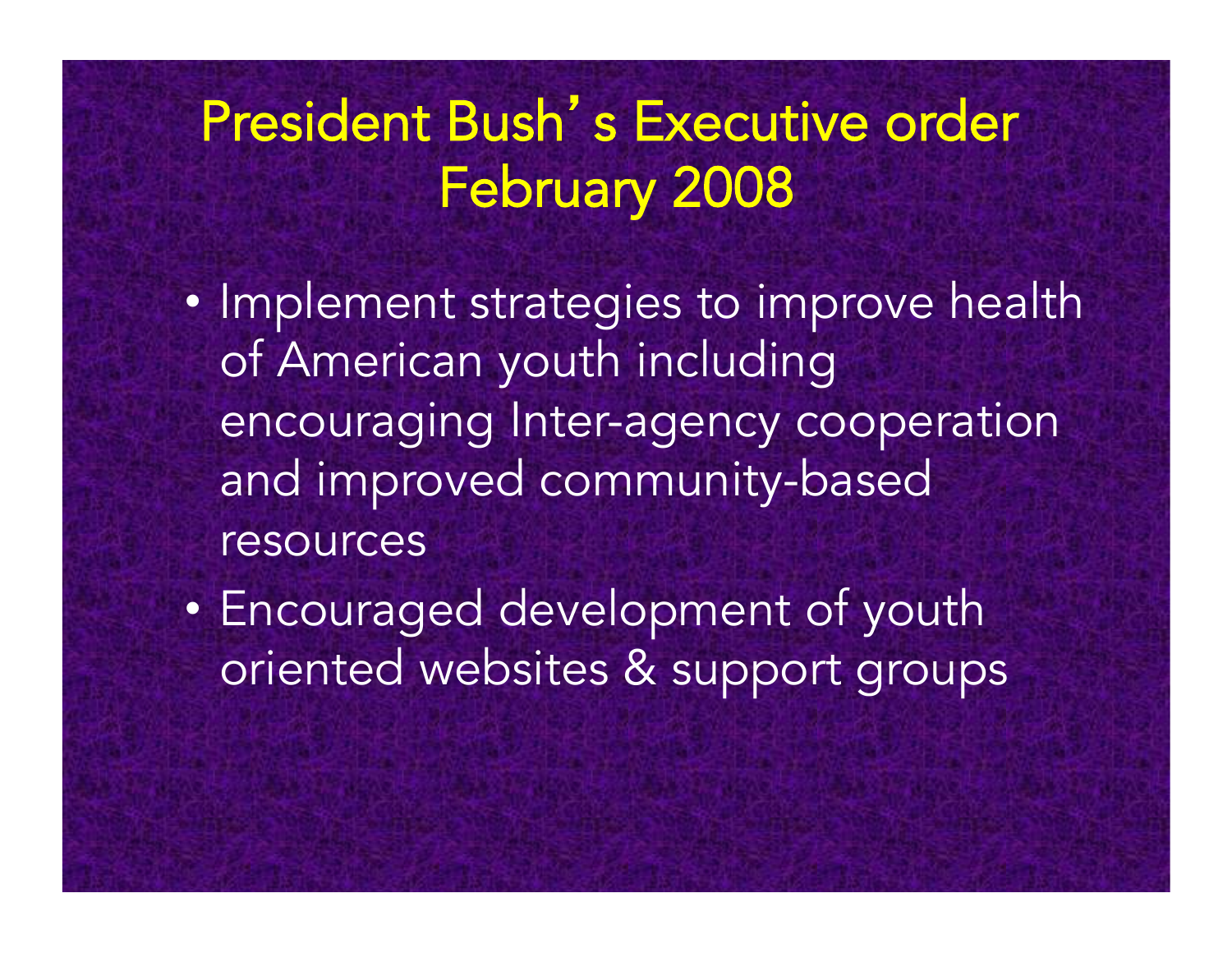#### Maternal and Child Health Bureau

- Charged with providing services since 1935 through Title V of the Social Security Act
- 2004 Transitional Care became 1 of 6 Core Outcomes:

"Youth with special health care needs will receive the services necessary to make appropriate transitions to adult health care, work and independence.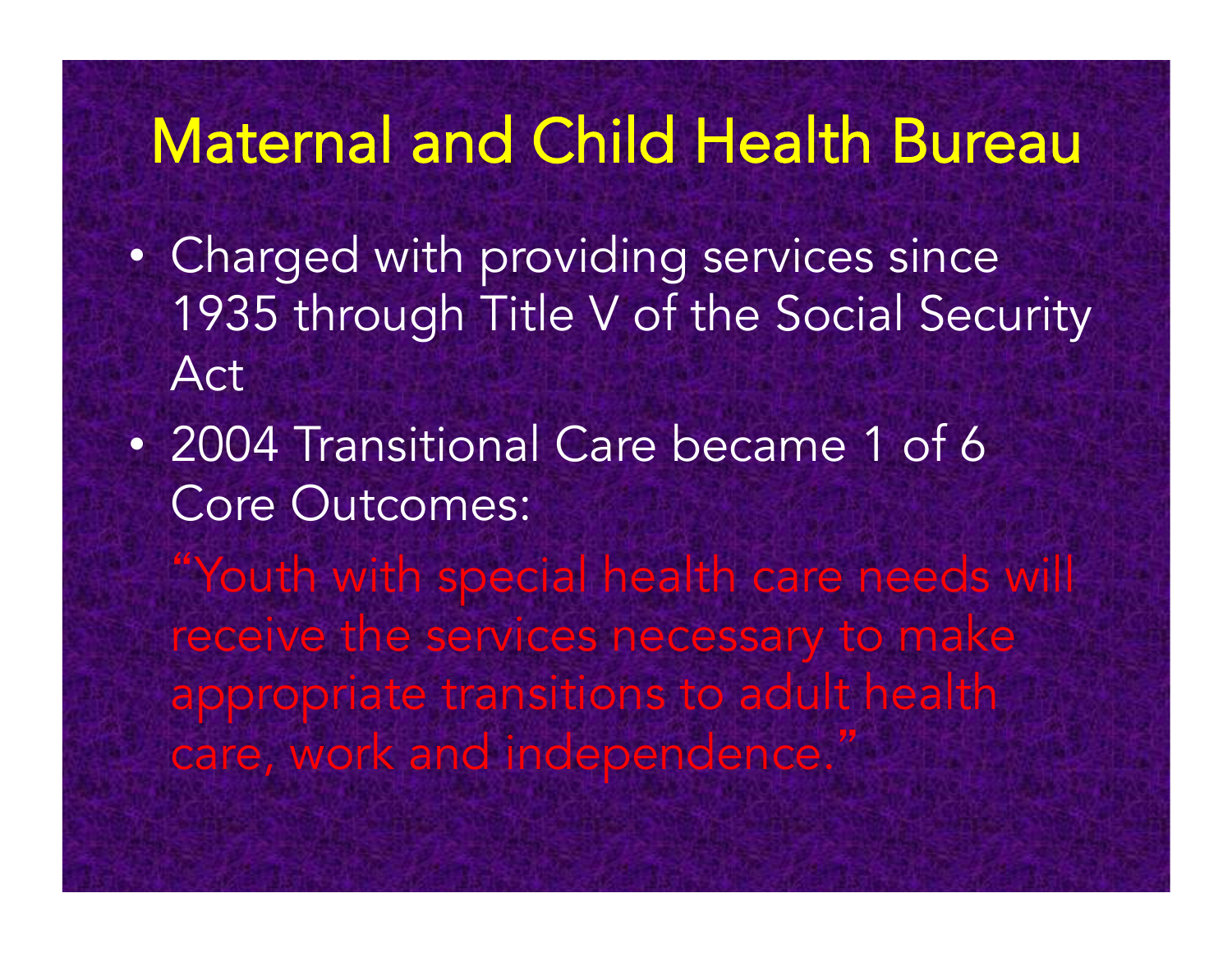#### Patient Protection and Affordable Care Act (ACA) 2010

- Increased Access
	- No Pre-existing condition limitations for children under 19 years of age
	- No life-time caps
	- No caps on Out-of-pocket costs
	- Essential services now incldude Dental, Vision & Habitation
	- Dependent coverage up to 26 years of age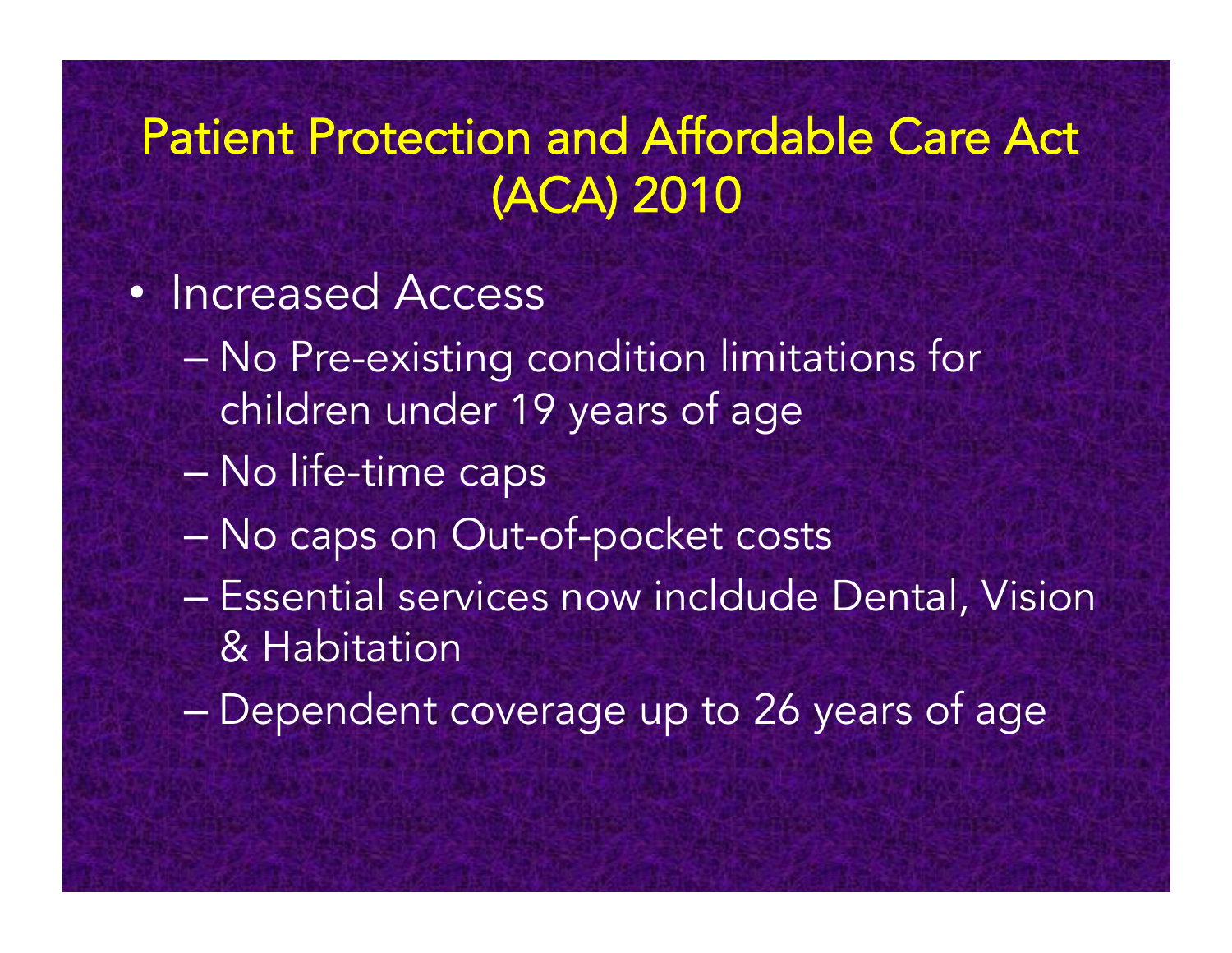#### Patient Protection and Affordable Care Act (ACA) 2010

- Tranformng Pediatric Health Care – Mandated Health Care teams which is critical to children with special health needs who need access to multi-disciplinary teams – Mandated access to Clinicians with expertise
	- in Pediatrics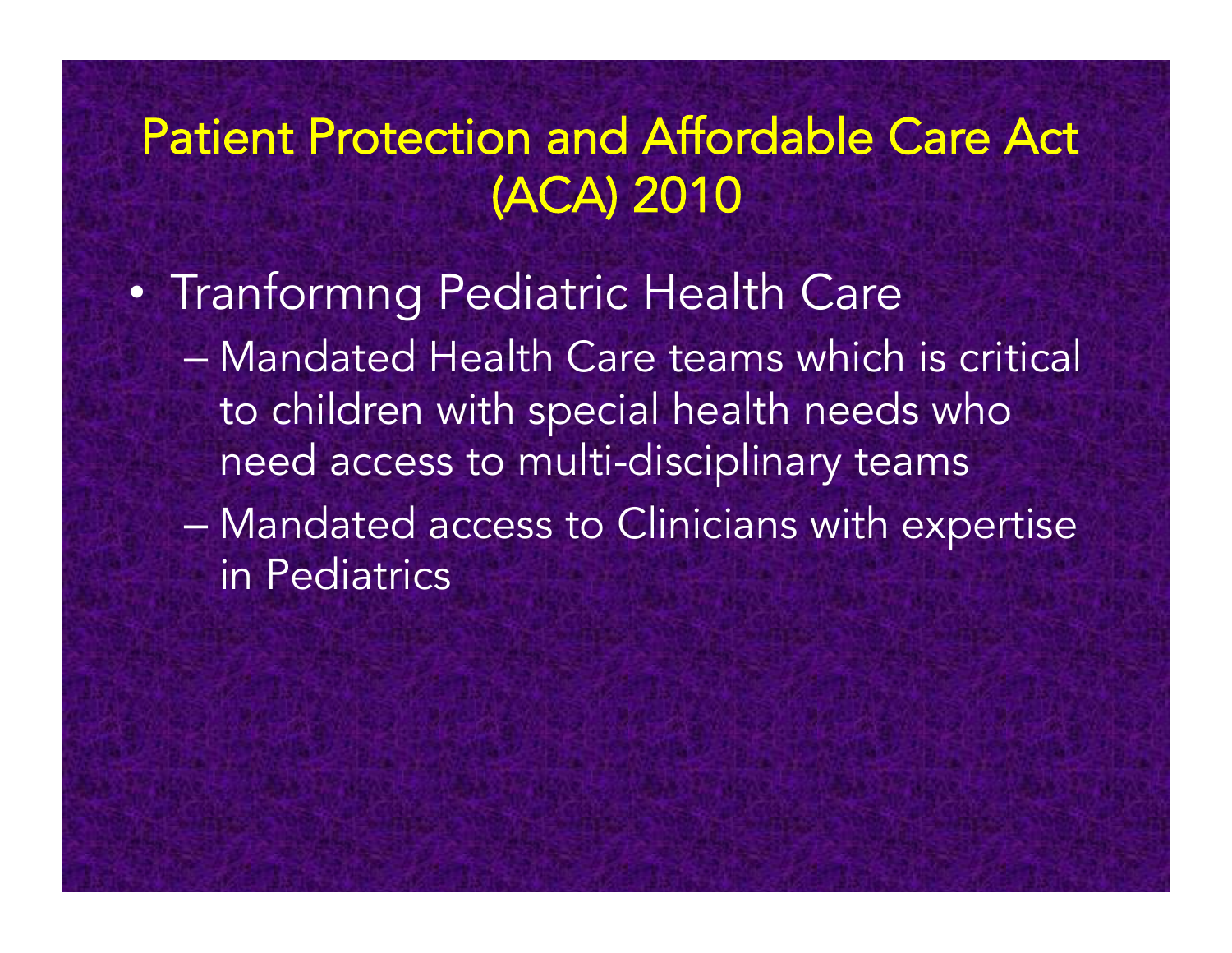## Scope of the Problem

- 54 million people or 20% of the U.S. population
- 12 million children in the U.S.
- Pediatric medical care costs \$300 billion annually or 4% of the gross domestic product (adult medical care \$2.4 trillion)
- 50% of the cost is related to medical expenses
- 50% of the cost is related to lost productivity
- For the total population with disabilities there is an increased risk for secondary health problems due to lack of regular health promotion & screening.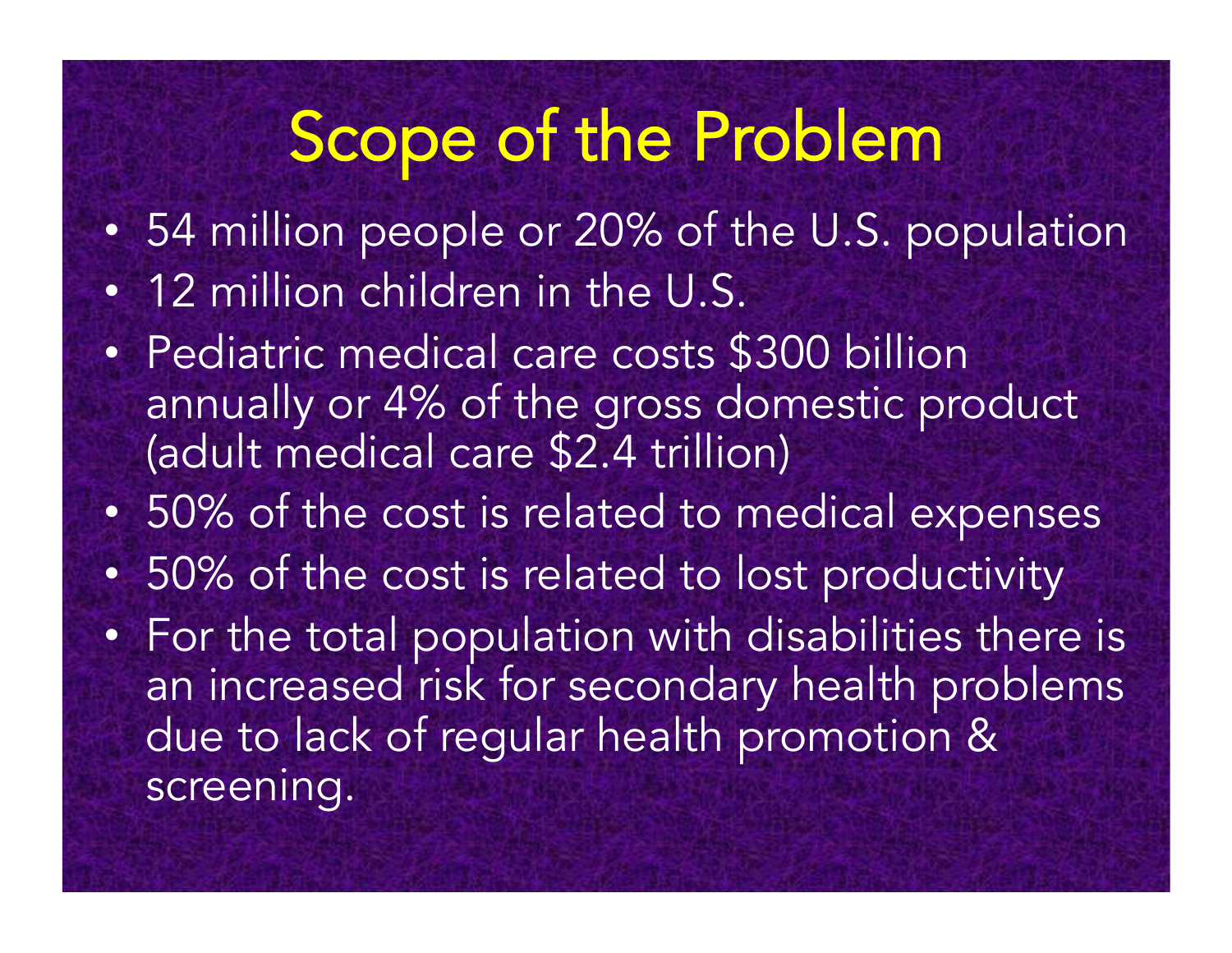### Scope of the Problem

- 60% male
- 68% Non-Hispanic white
- 45% have "Medical Home" resources
- 84% have normal activities disrupted
- 42% have thought about shifting care
- 62% have "some knowledge" of anticipated health problems
- 34% have some knowledge of insurance issues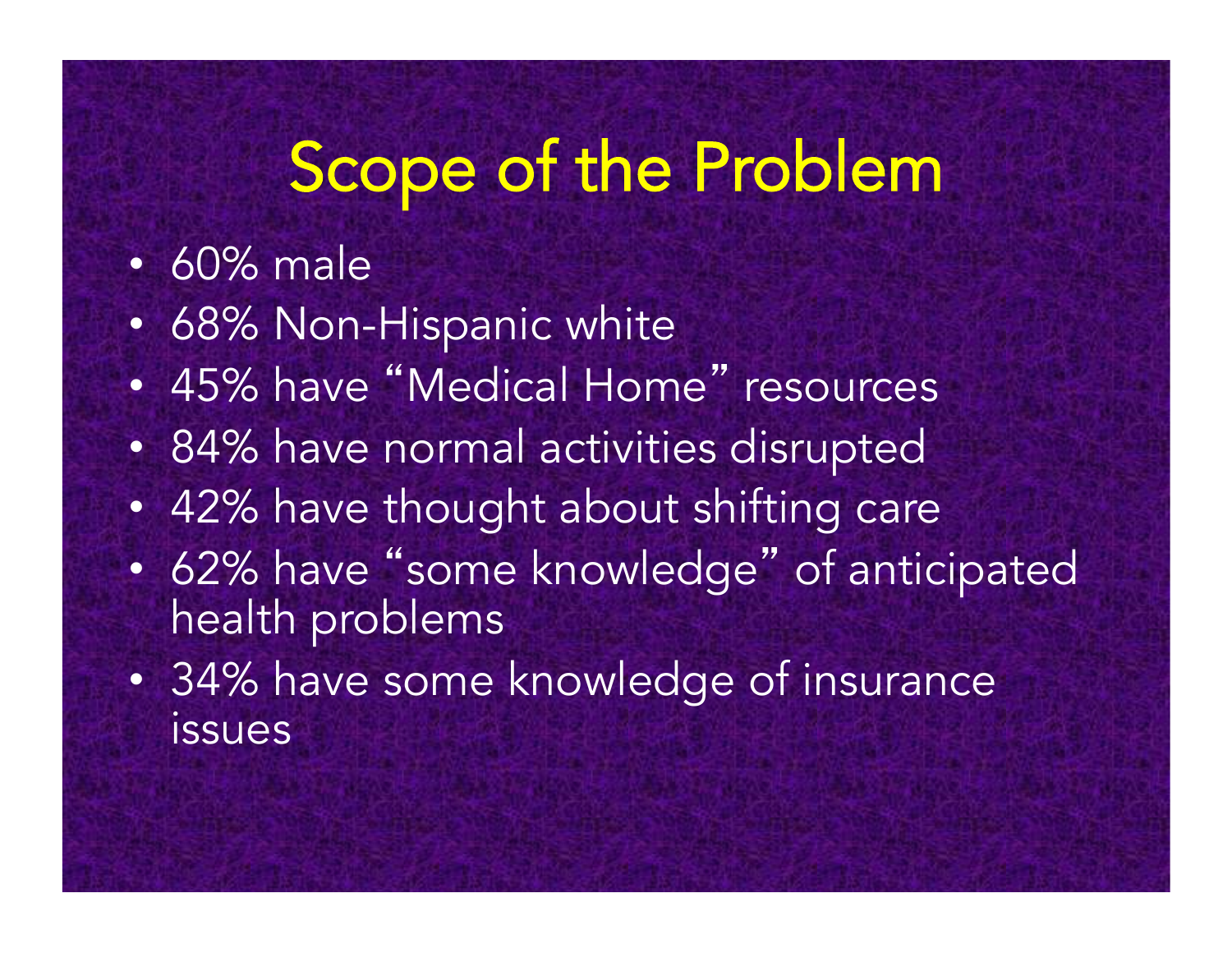## Scope of the Problem

- 78% of children with special health needs are encouraged to take responsibility for their own care
- Non-english speaking, low-income at greatest risk of not making successful transition
- Most significantly impacted by special health needs are also at risk for unsuccessful transitions
- Females more likely than males to have successful transitions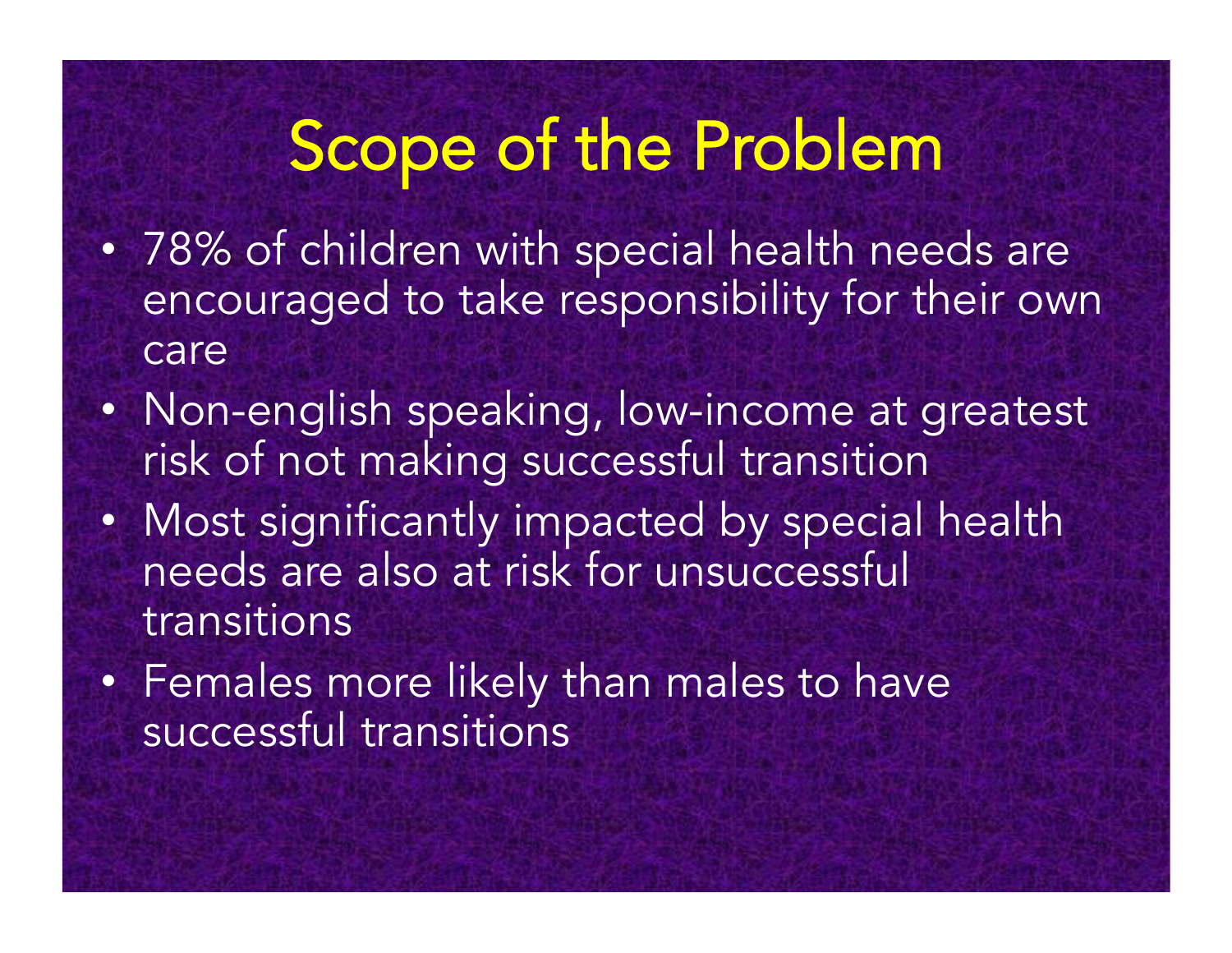The National Survey of Children's Health 2011-2012

#### **The Health and Well-Being of Children:**

A Portrait of States and the Nation 2011-2012



**June 2014 U.S. Department of Health and Human Services Health Resources and Services Administration** 

SERVICES.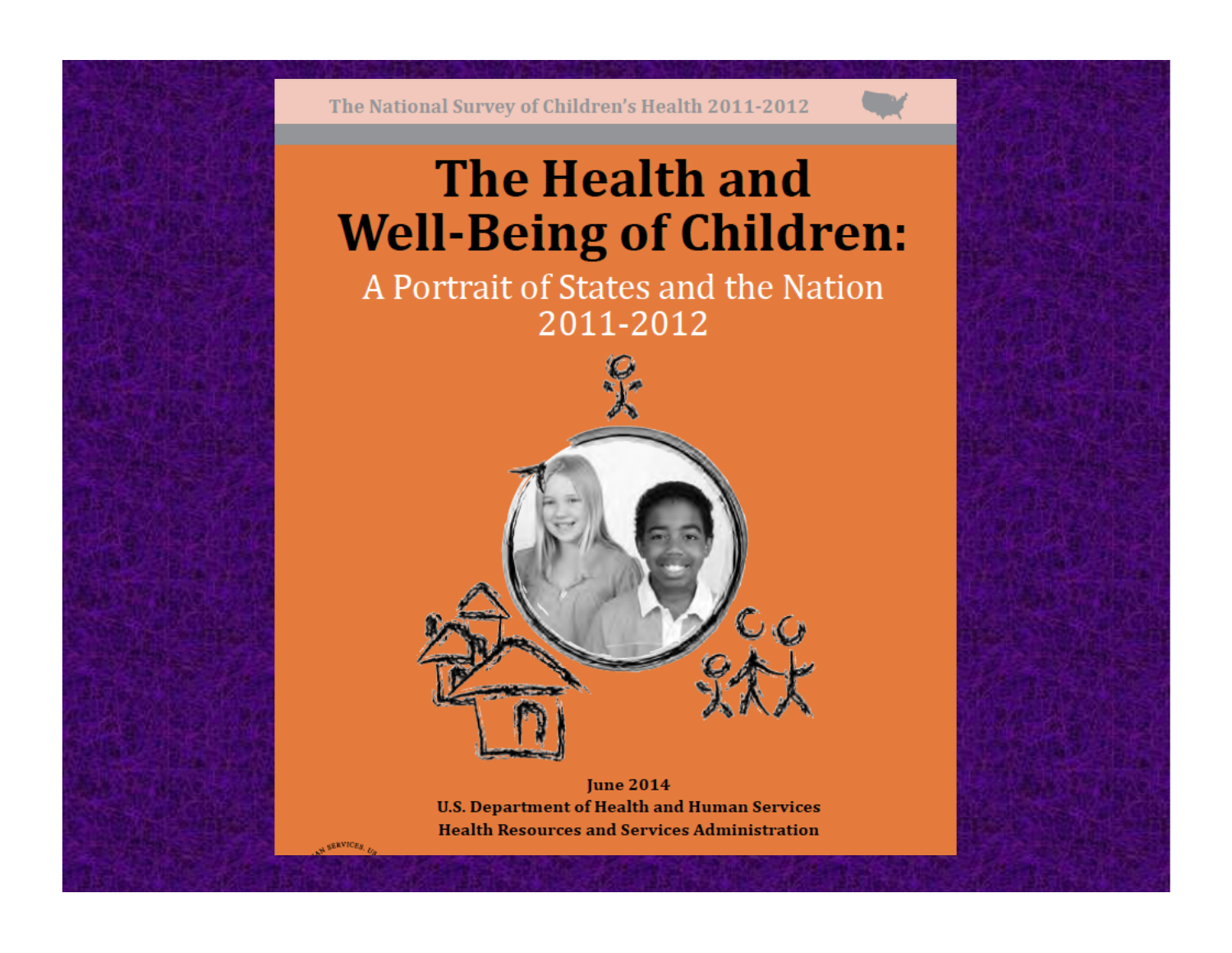#### **Considerations**

• Assume responsibility for personal care • Anticipate future health needs • Obtain future healthcare providers • Plan for Health Insurance changes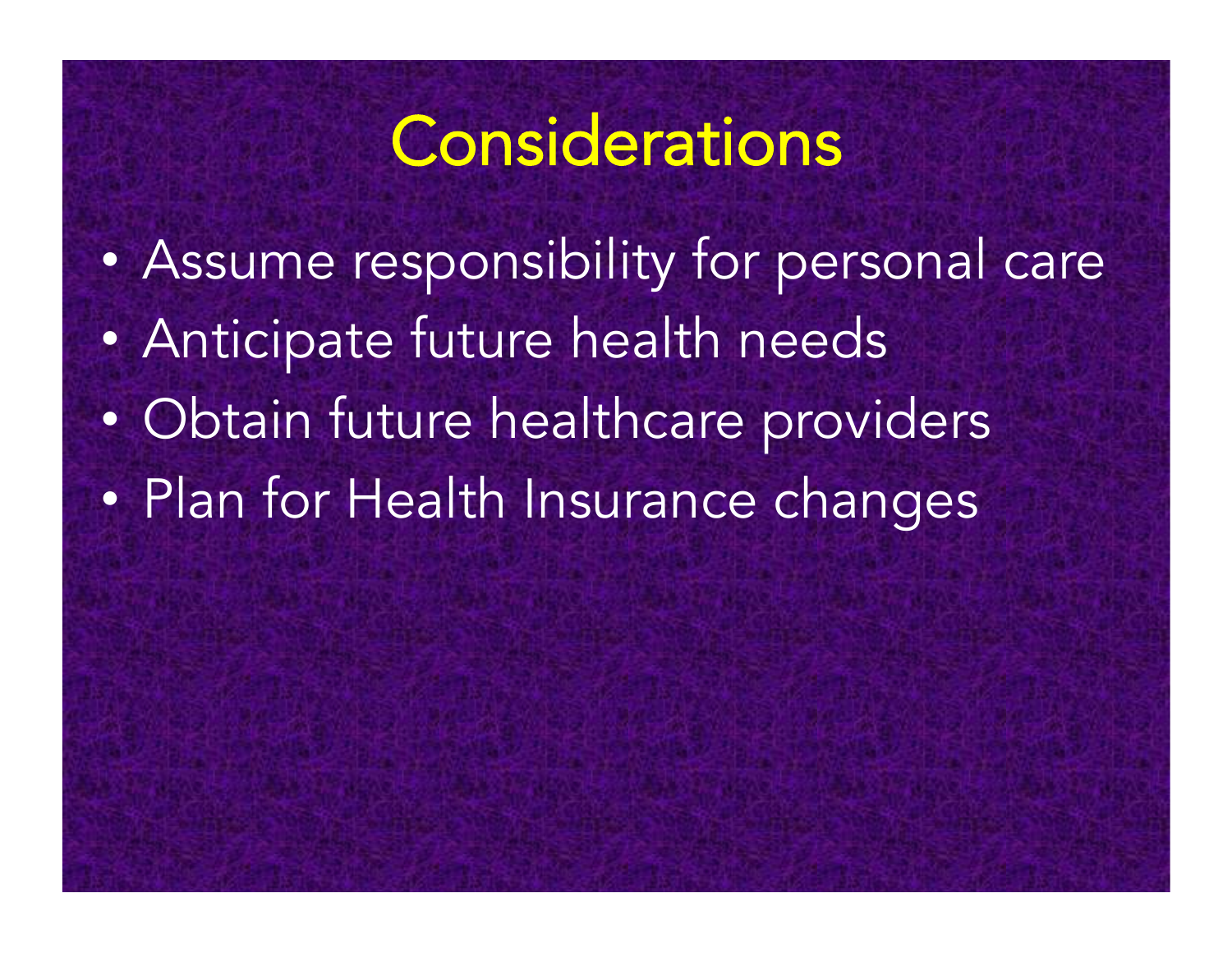## PCP – Medical Home

- Patient Safety
- Effectiveness\*
- Efficiency
- Family-Provider Partnership\*
- Health Status\*
- Timeliness\*
- Equity
- Cost\*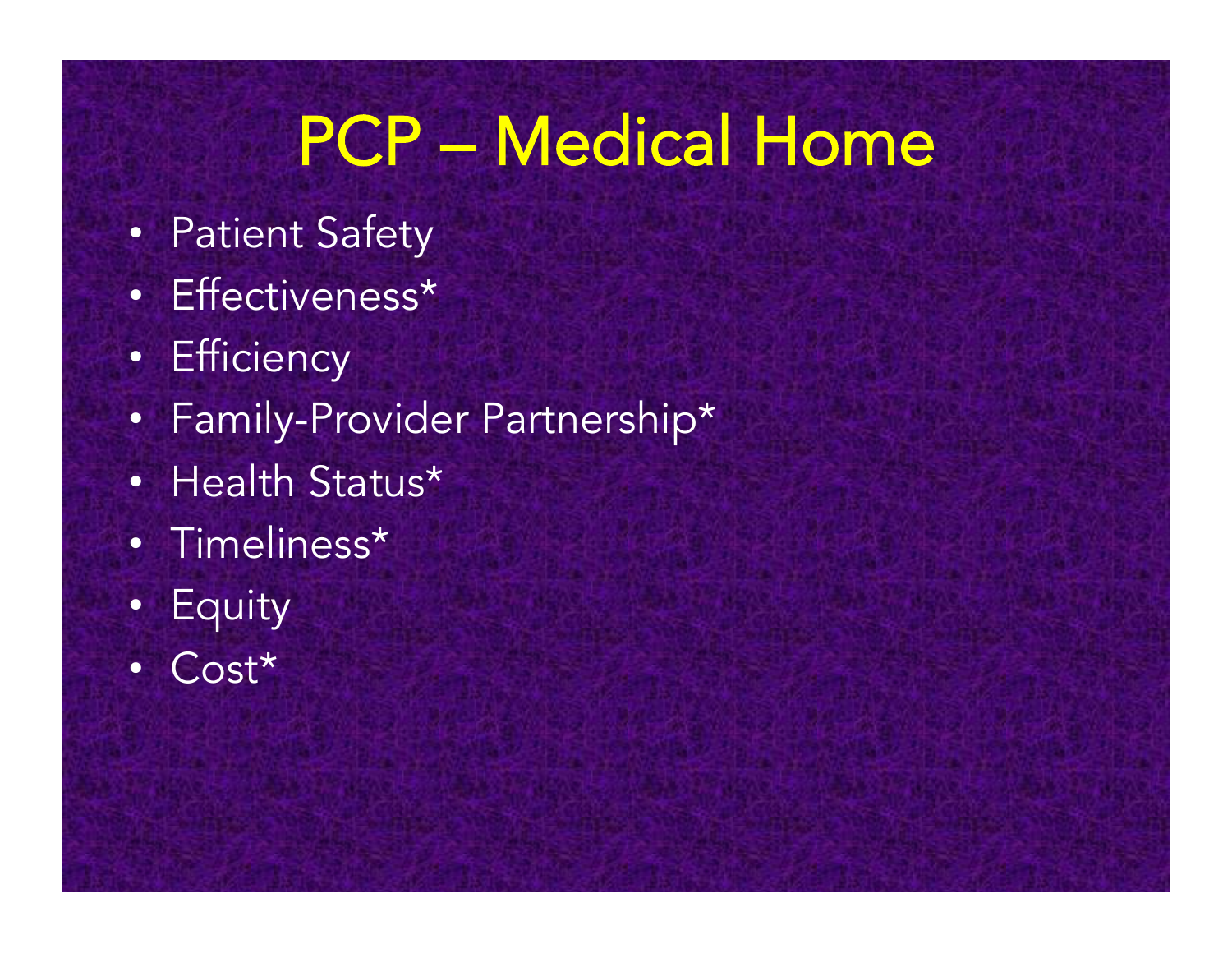## PCP – Medical Home

#### • Effectiveness

- Adherence to plan of care (medications, diet)
- Fewer hospitalizations and/or decreased length of stay
- Fewer ED visits
- Family-Provider Partnership
	- Increased Self management
	- Improved Satisfaction
	- Decreased Family stress/improved Family functioning
- Health Status
	- Fewer School or Work days missed
	- Fewer unmet needs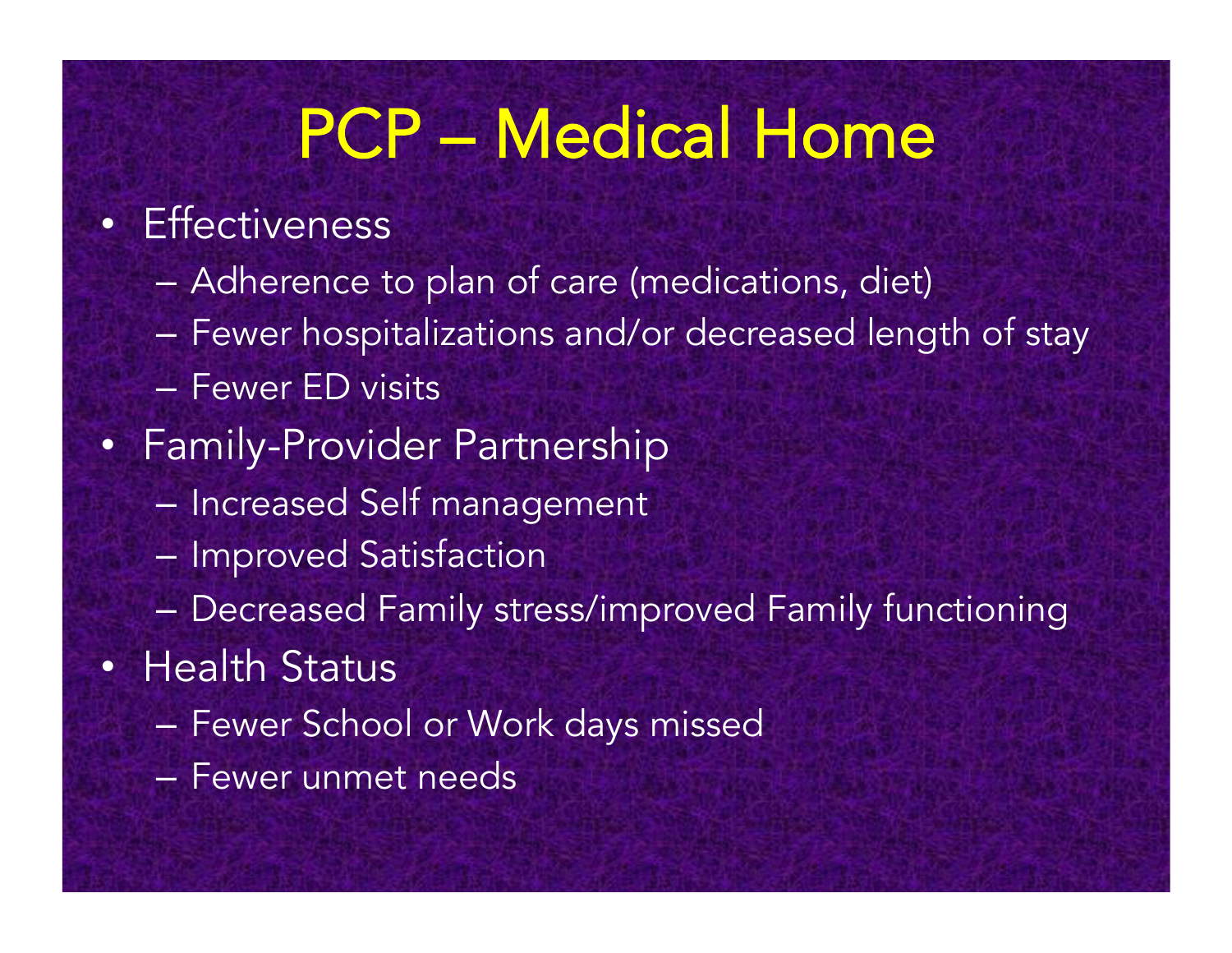## PCP – Medical Home

#### • Timeliness

- Less time to have phone calls returned
- Less time to get an appointment
- Same day appointment availability
- Access to Provider after hours

#### • Cost

- Decreased Short-term costs
- Decreased Long-term costs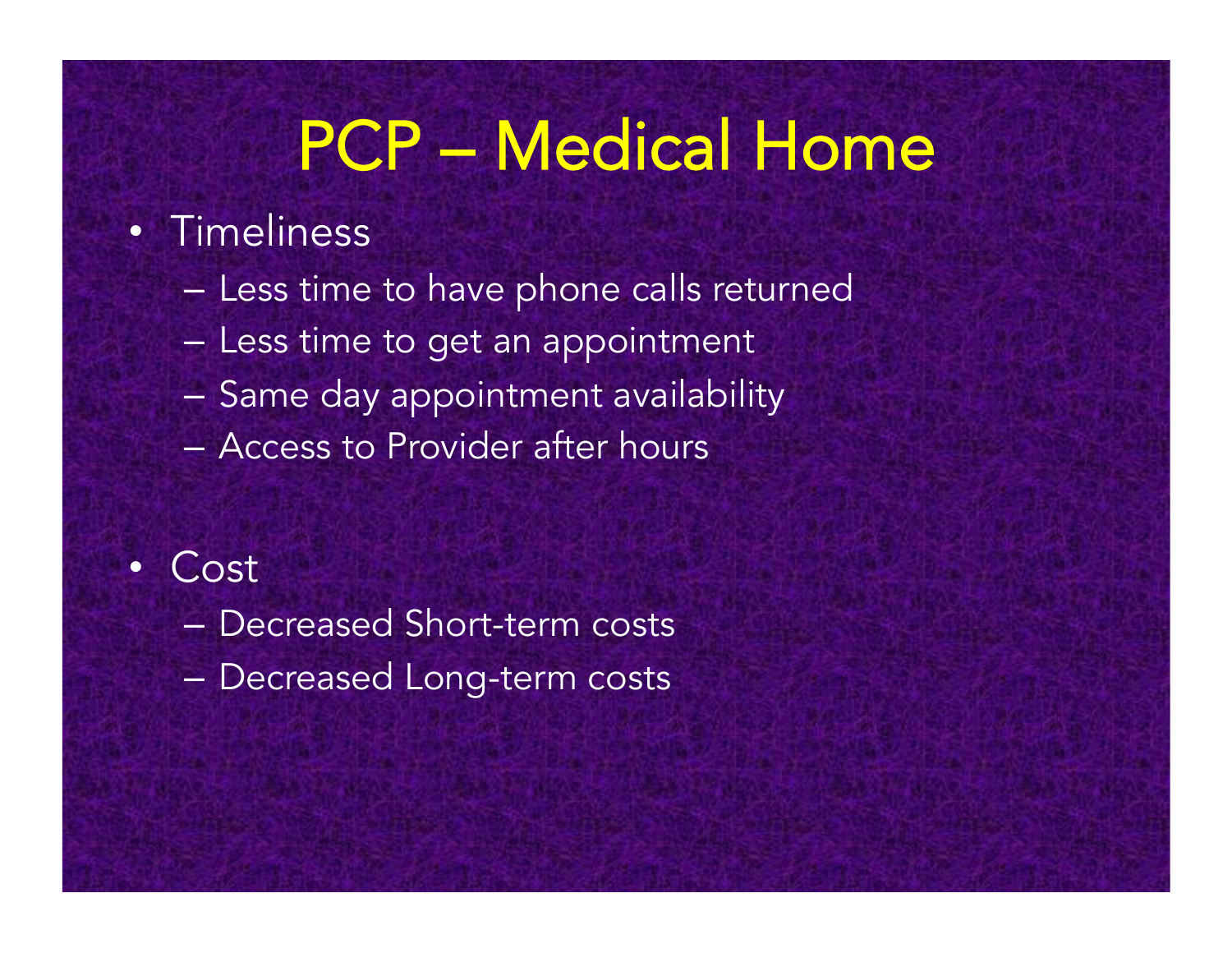#### The Hand-off: Goal is a seamless hand-off

- Traditional separation of Pediatric and Adult care
- Internal Medicine specialists most comfortable with disorders they see in Adult patients already: Diabetes, Obesity, Cancer, Intellectual disability etc…
- Lack of preparation at the receiving end
- Lack of knowledge at the hand-off end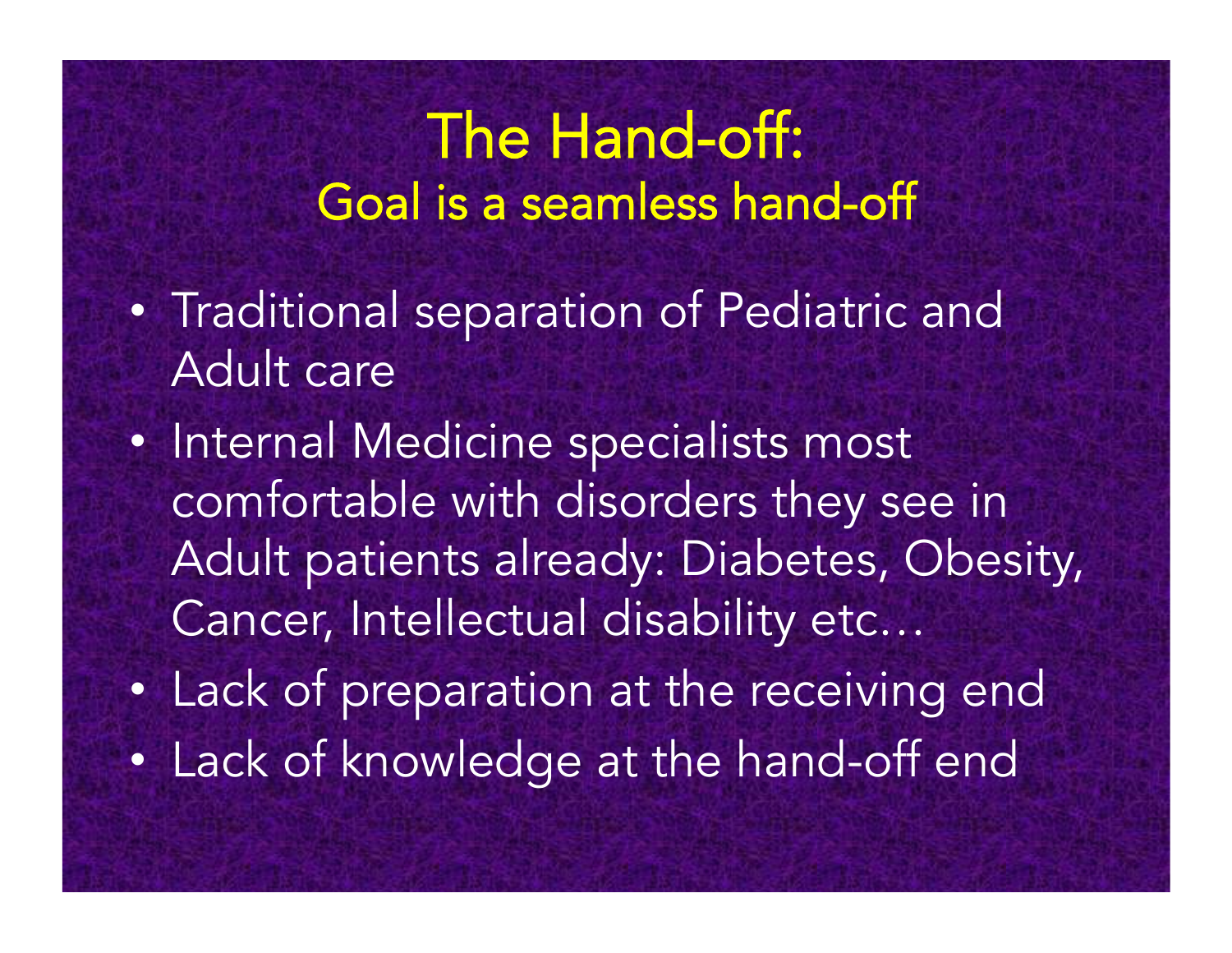#### The Hand-off: Goal is a seamless hand-off

- Emotional Rapport between Pediatric Providers & families is a strength & weakness
- Reimbursement and Administrative Barriers to Co-management
- Models exist:
	- Geriatric-End of Life Case Management
	- Childhood Cancer Survivor care
	- Cystic Fibrosis
	- Congenital Heart Disease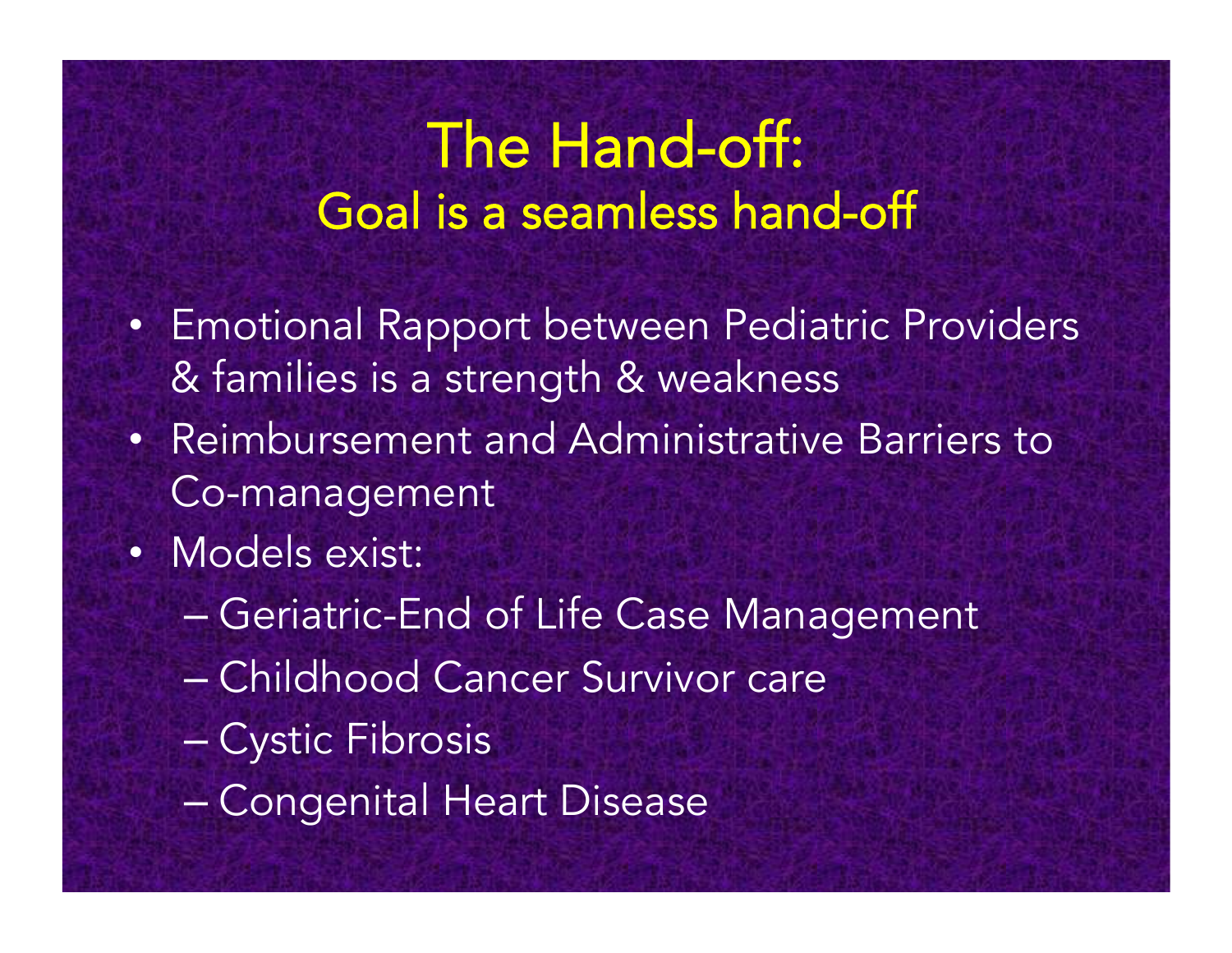## What is needed ?

- Children with Special Health Care needs
- Parents/Guardianship
- PCP (Medical Home)
- Current Specialists
- Professional Organizations
- State & Federal Resources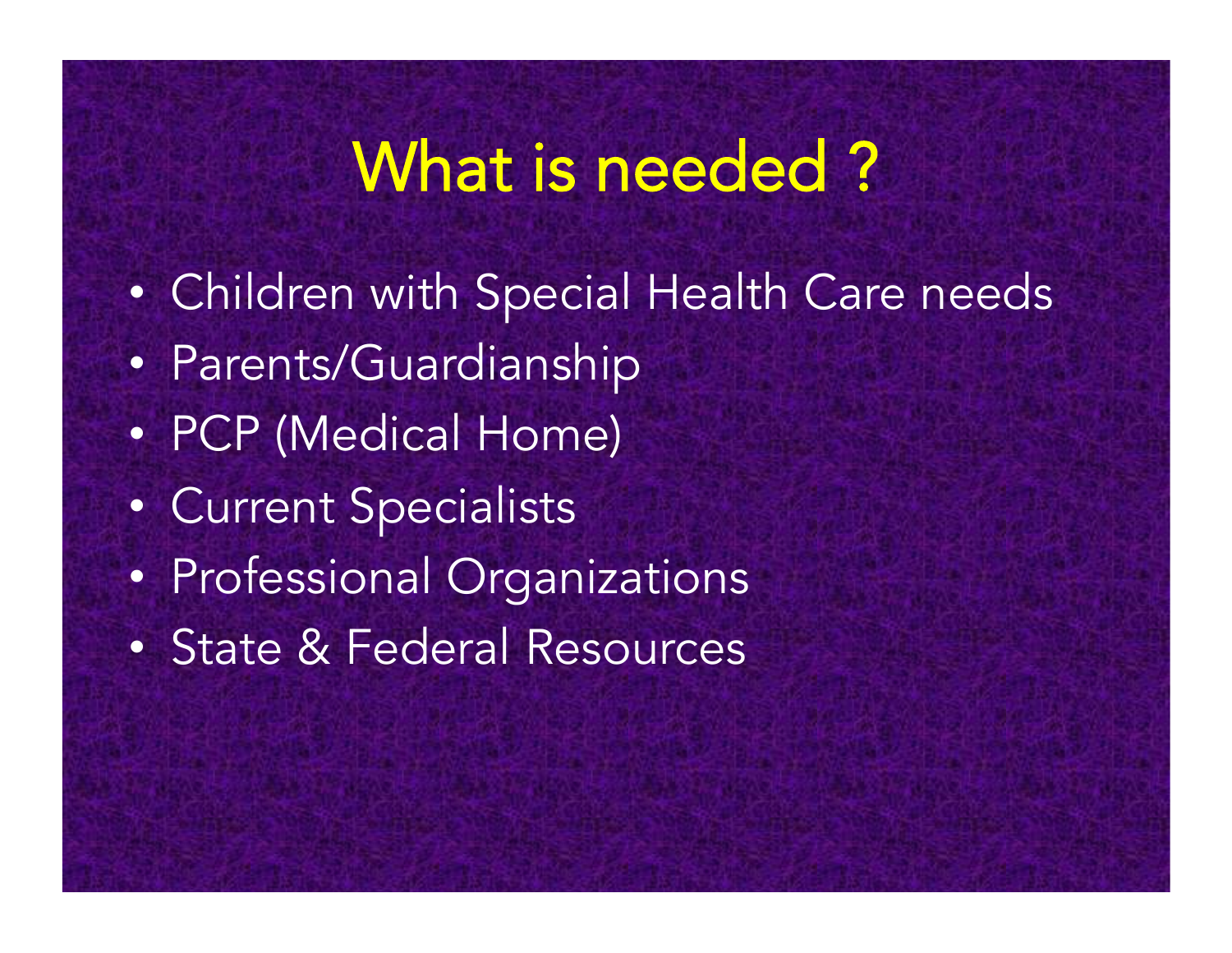#### Role of Child with the Special Health **Need**

- Be aware of Age of Majority
- Learn about their health care needs
- Actively participate in keeping themselves healthy
- Acquire necessary skills to implement the health care plan
- Become their own advocate
- Be able to obtain all necessary services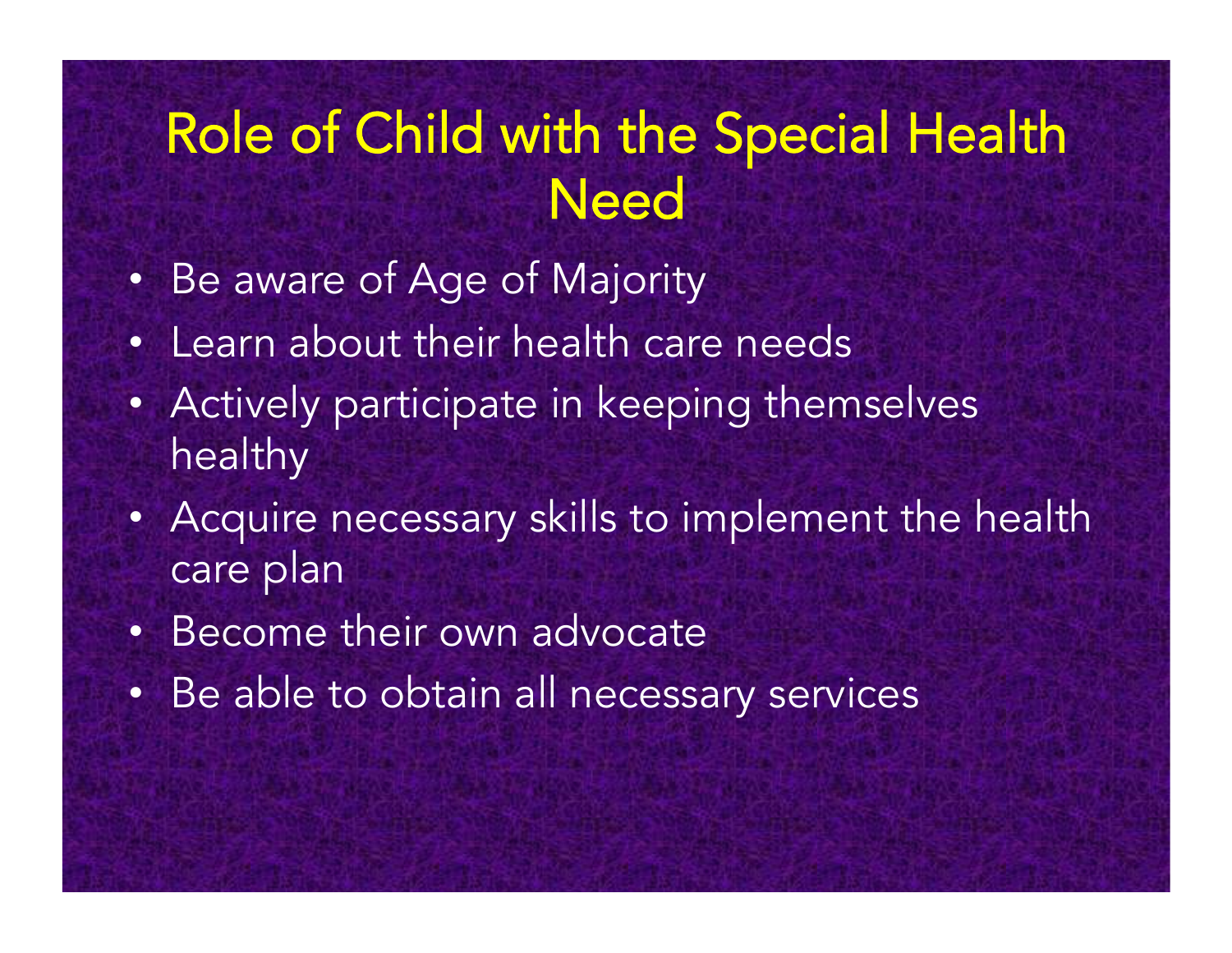## Parents Role

Teach, encourage as we do with every other transition

- Call for an appointment, lab test or to refill a medication
- Arrange transportation
- Know Medications & dosages like you know your address & phone number
- Dispense medications, mix formulas, cook meal for the family, make lunch for school or work
- Discuss sexuality & pregnancy
- Have an emergency plan in place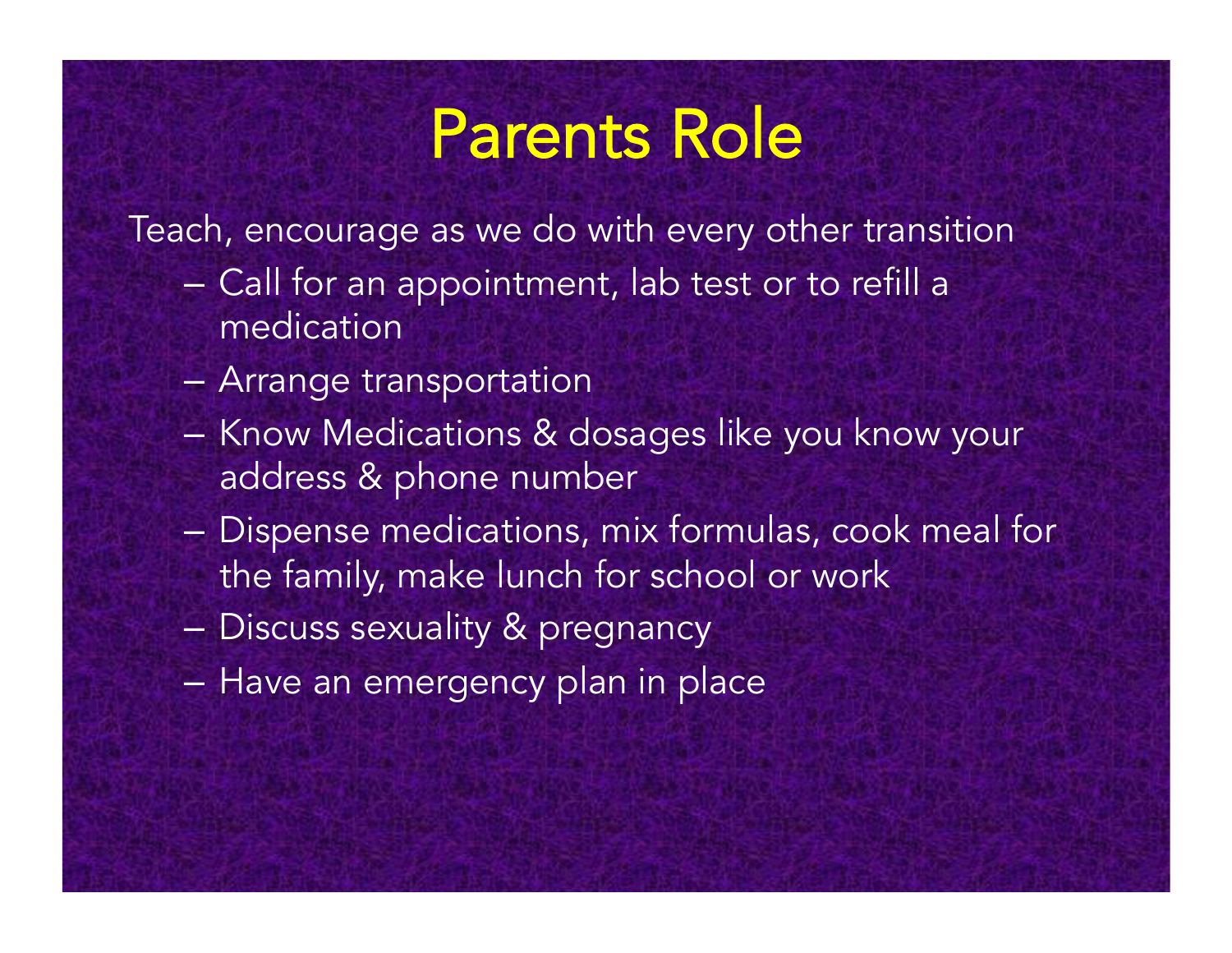## Birth to Three

- Develop trust
- Take breaks to maintain your energy & health
- Begin record keeping of early childhood interventions, medical history, surgeries and injuries, immunizations, medications, special diets, allergies & adverse drug events
- Create list of Specialists involved in your child' s care
- Apply for Medicaid Waiver whenever possible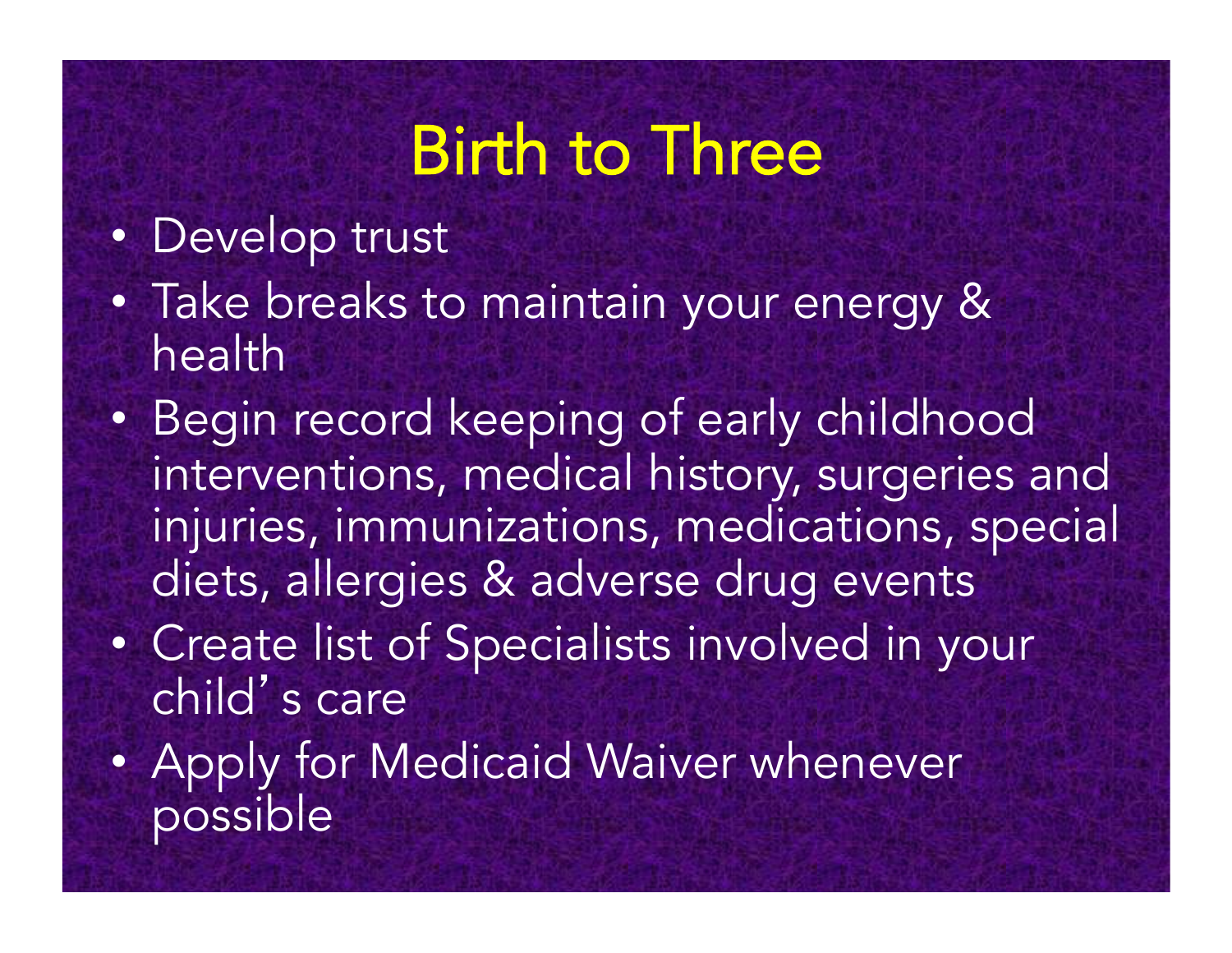#### Three to Five

- Develop decision-making skills by offering choices
- Encourage participation in household chores
- Get involved in recreational & community activities
- Begin to teach self-care related to chronic illness
- Encourage interaction with therapists, nurses & doctors
- Begin teaching about personal space & relationships
- "What do you want to do when you grow up?"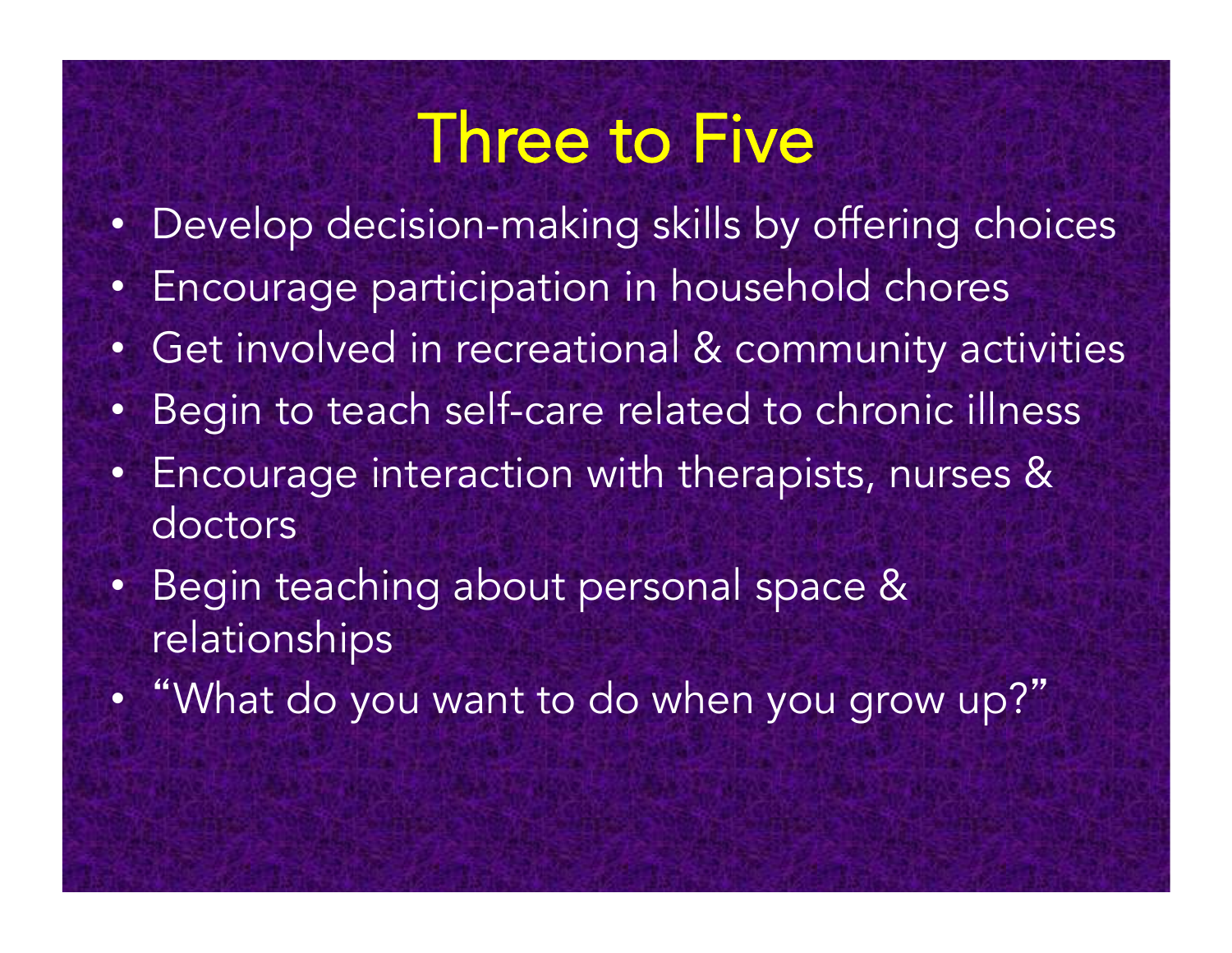## Six to Eleven

- Strengthen knowledge of chronic illness
- Strengthen self-care abilities
- Discuss personal safety
- Consider 504 Plan or IEP needs
- Encourage Hobbies & Leisure activities
- Begin shopping with the child
- Discuss consequences of poor choices
- Teach self-advocacy skills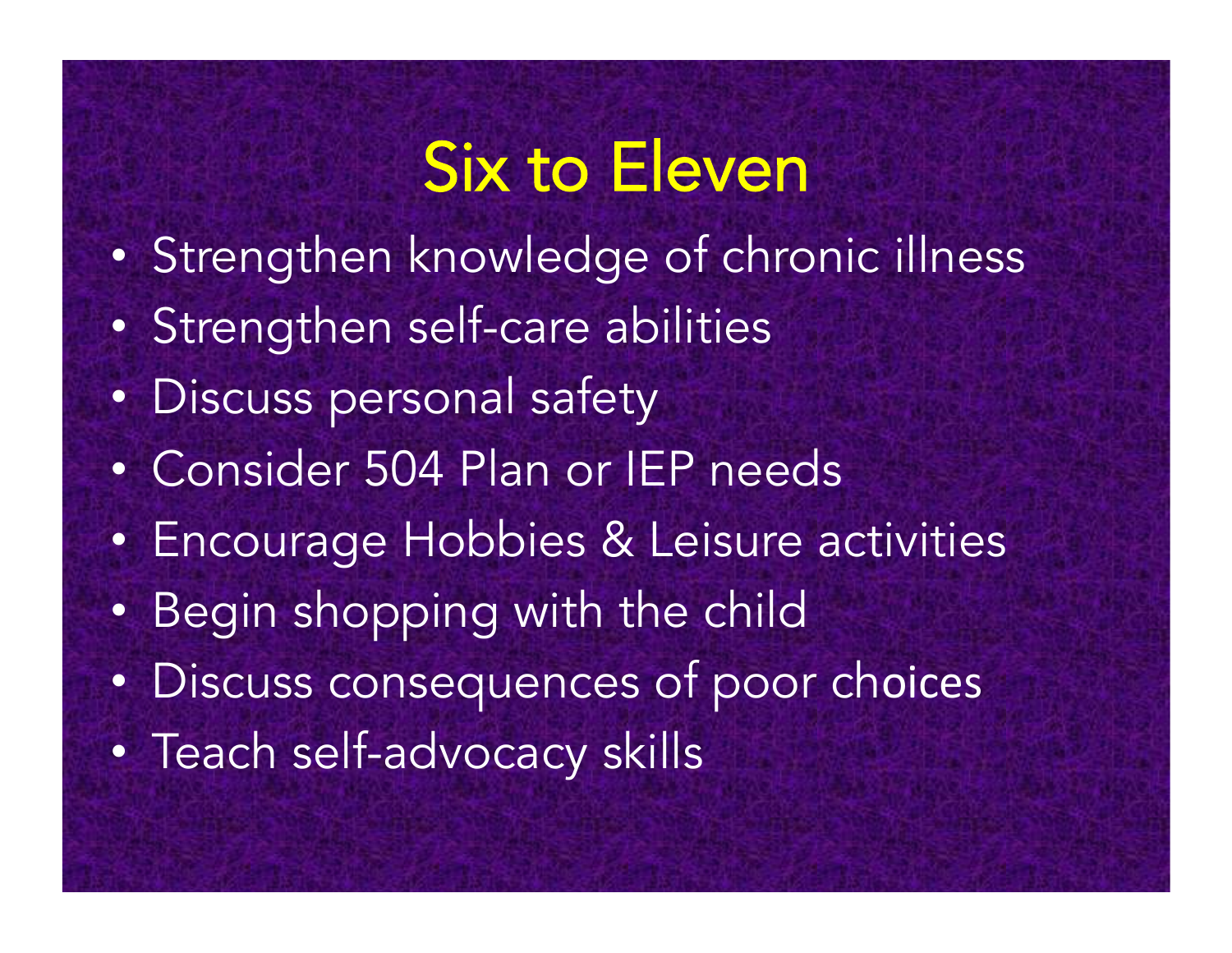## Twelve to Eighteen

- Fill in gaps about special health needs
- Encourage self-care
- Include adolescent in 504 & IEP plans
- Support ordering their own medications & supplies, calling for appointments etc…
- Discuss sexuality
- Consider special needs Camp attendence
- Explore insurance changes
- Plan for Provider changes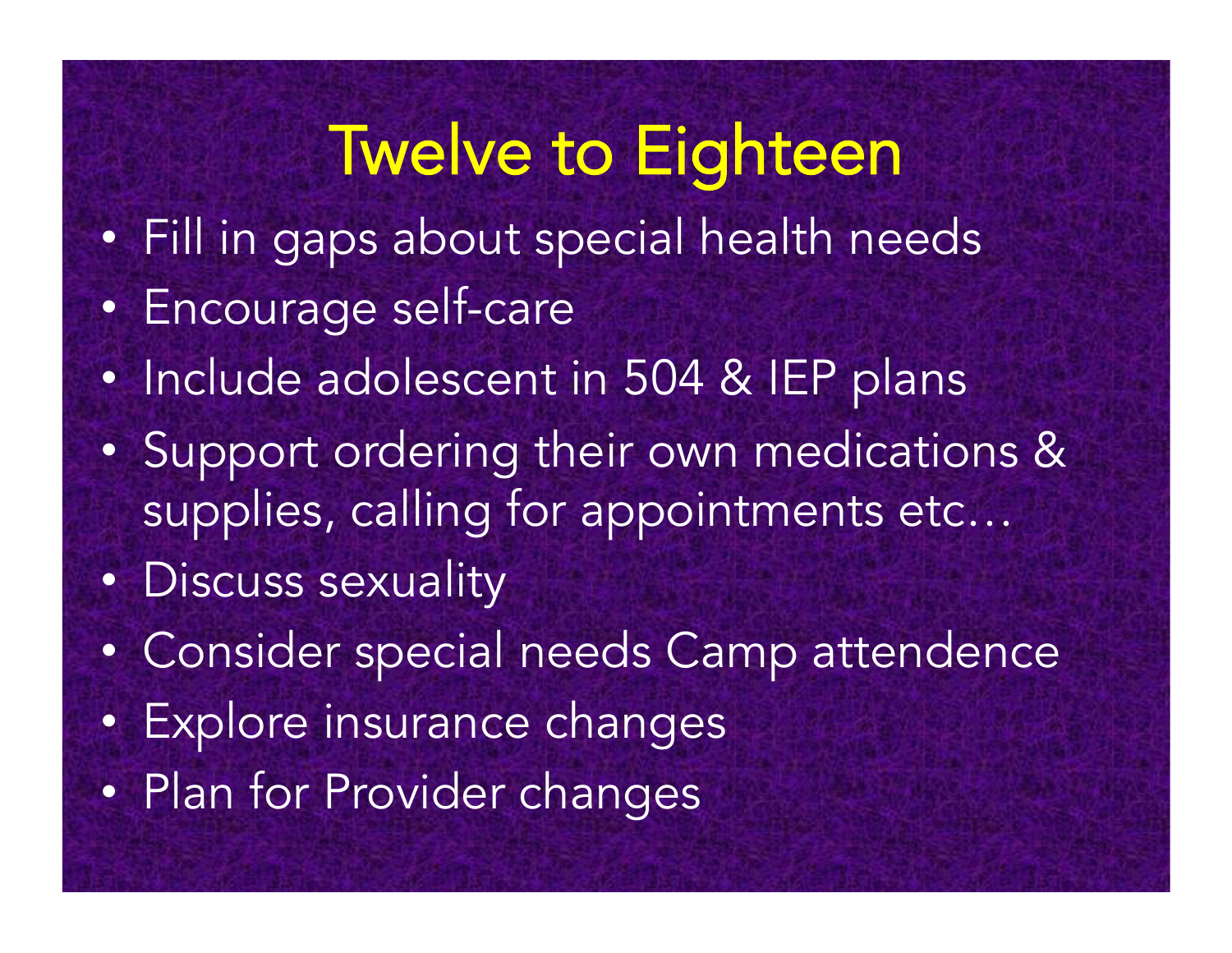## After Eighteen

- Assume responsibility for getting health needs met
- Parent should remain resource & social support
- Continue Hobbies & leisure activities
- Encourage Support Group involvement
- Connect to community-based or college-based disability services
- Consider contacting Department of Vocational Rehabilitation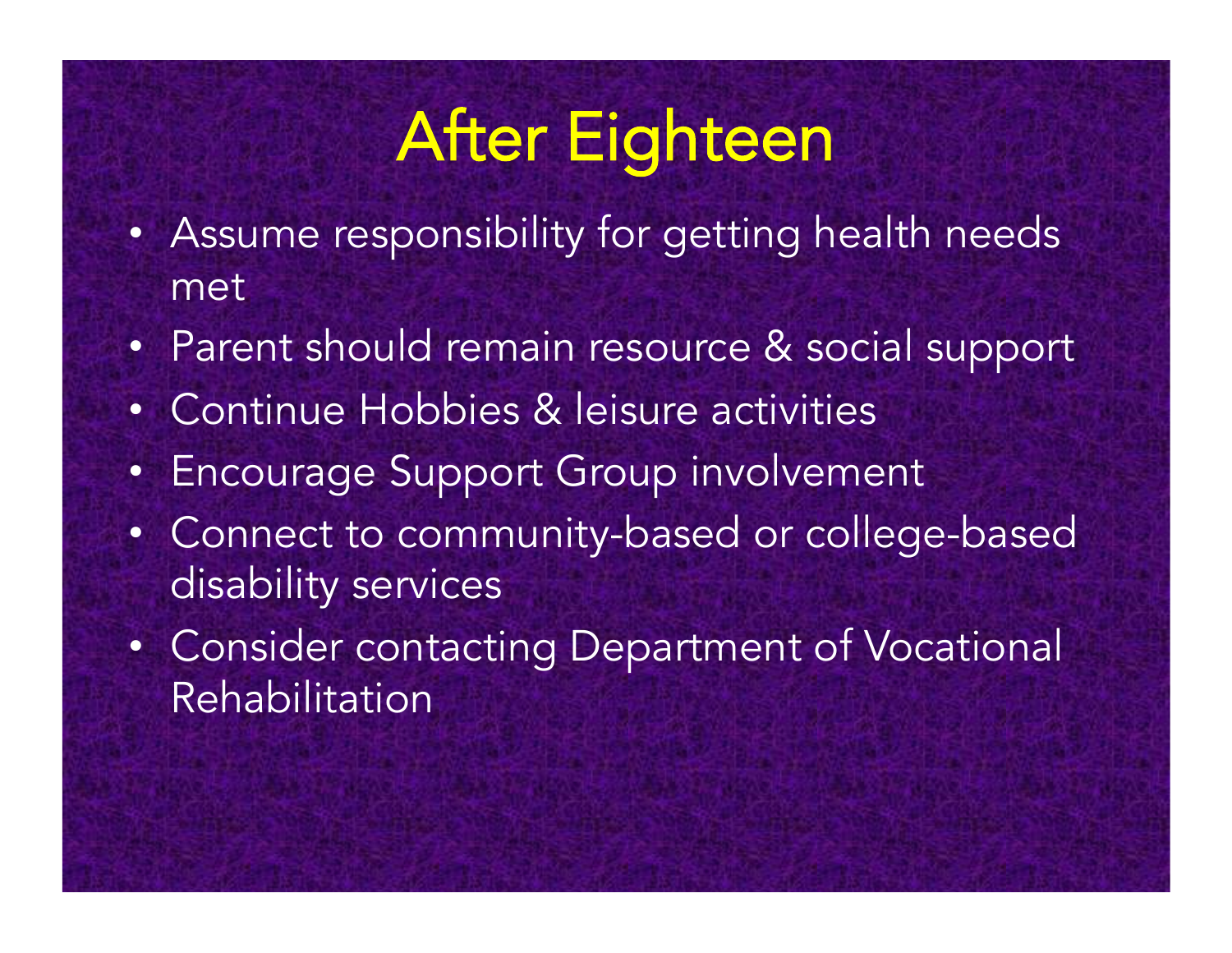#### Parents Role

- Long-term Planning
	- –Guardianship
	- IEP inclusion
	- –Vocational training/other secondary education
	- Supervised Living Arrangements
	- –Estate Planning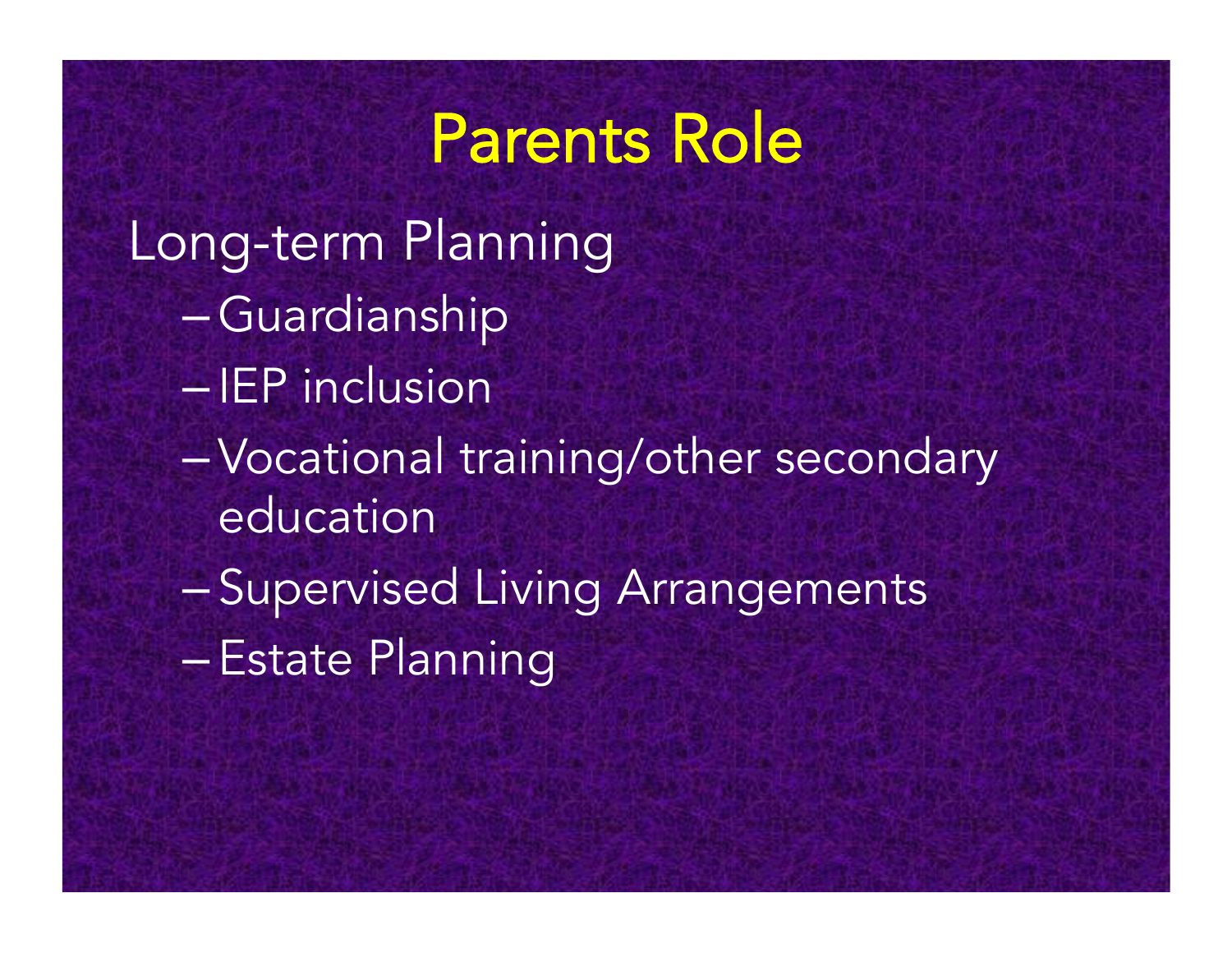#### Barriers to the Medical Home and Transitional Care Movement

- Lack of Training
	- Specific conditions
	- Cultural Sensitivity
- Lack of Care Coordination Tools
- Lack of knowledge or access to Patient Registeries & Support organizations
- Lack of key personnel: Care Coordinator, Social Worker, Dietitian
- Time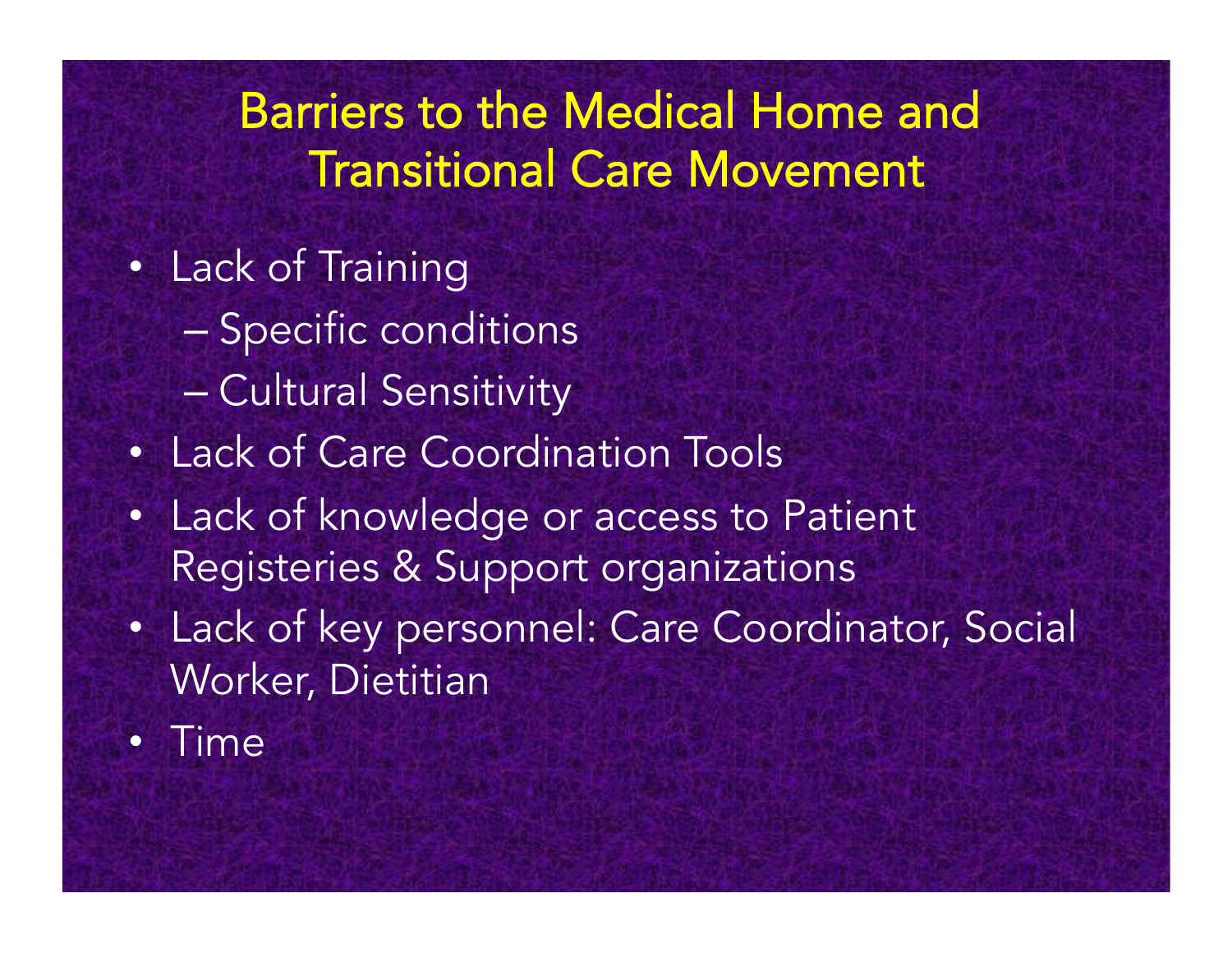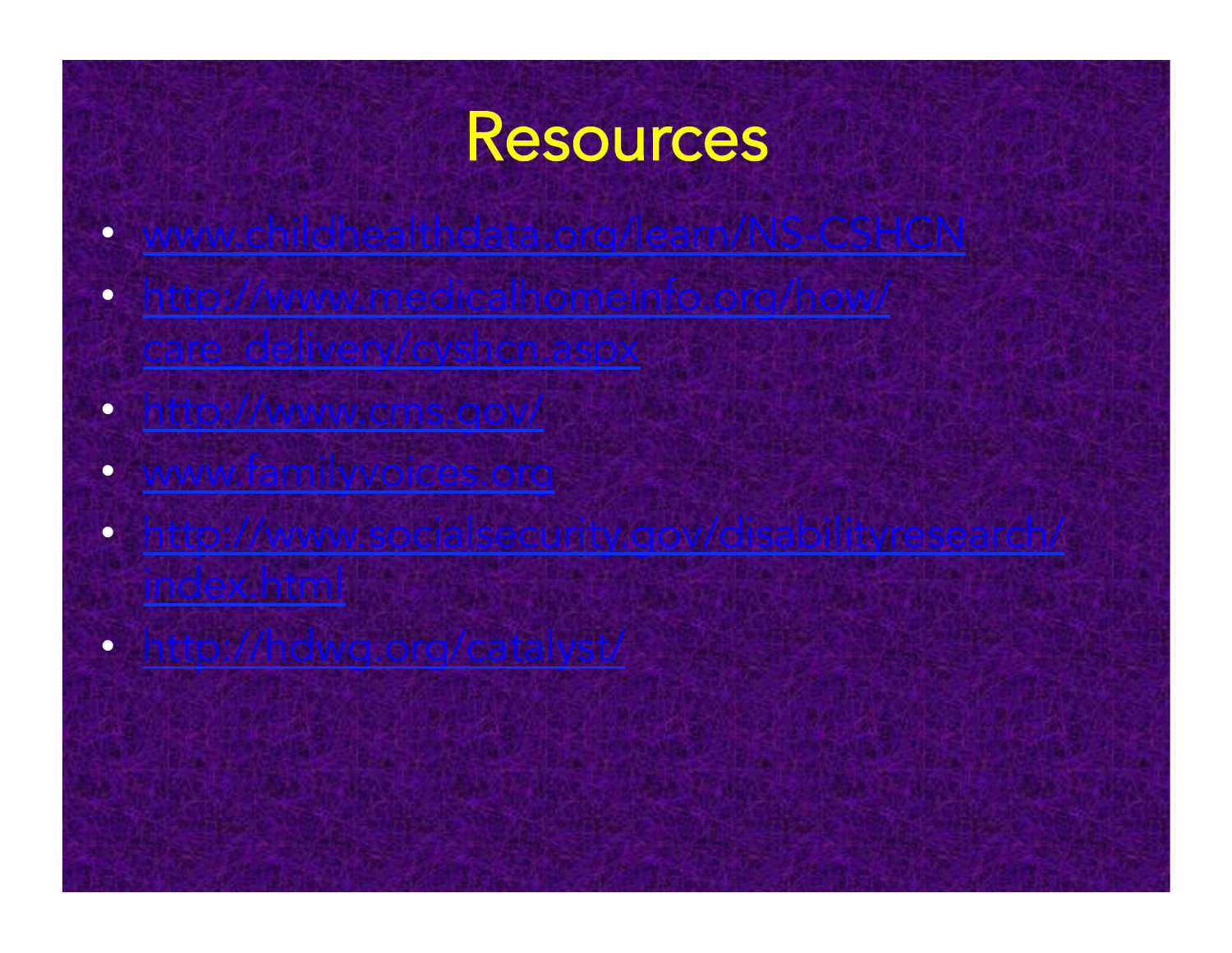# Directions: Resources for Your Child's Care

**Connecticut Edition**, 2010



For information and to obtain this book, visit www.ct.gov/dph For Directions: Resources for Your Child's Care, look under Publications.